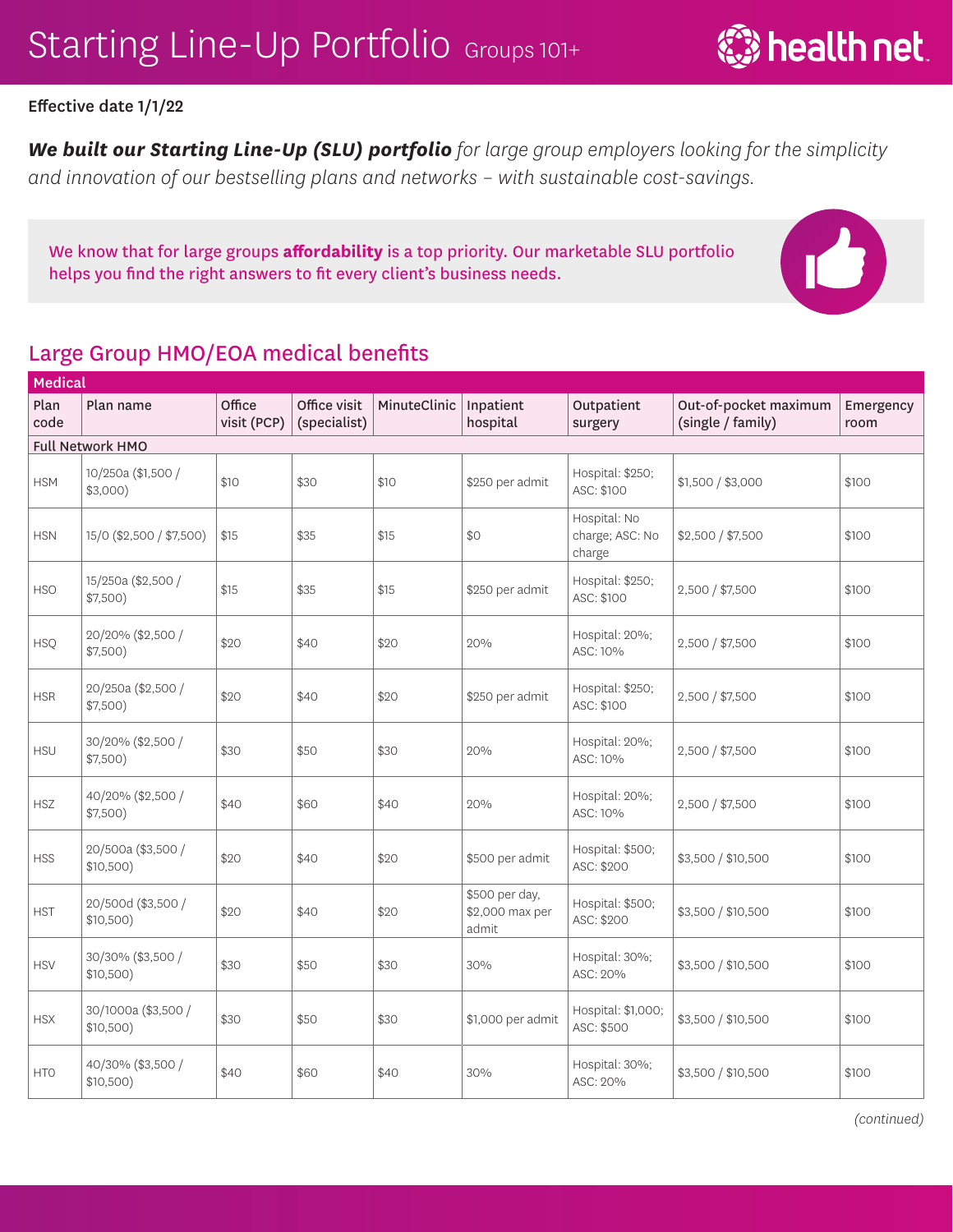

| <b>Medical</b>  |                                    |                       |                              |              |                                              |                                |                                            |                   |  |
|-----------------|------------------------------------|-----------------------|------------------------------|--------------|----------------------------------------------|--------------------------------|--------------------------------------------|-------------------|--|
| Plan<br>code    | Plan name                          | Office<br>visit (PCP) | Office visit<br>(specialist) | MinuteClinic | Inpatient<br>hospital                        | Outpatient<br>surgery          | Out-of-pocket maximum<br>(single / family) | Emergency<br>room |  |
|                 | Full Network HMO (continued)       |                       |                              |              |                                              |                                |                                            |                   |  |
| <b>HSW</b>      | 30/250d (\$4,500 /<br>$$9,000$ )   | \$30                  | \$50                         | \$30         | \$250 per day,<br>\$750 max per<br>admit     | Hospital: \$250;<br>ASC: \$100 | \$4,500 / \$9,000                          | \$100             |  |
| HT <sub>2</sub> | 40/500d (\$4,500 /<br>$$9,000$ )   | \$40                  | \$60                         | \$40         | \$500 per day,<br>\$1,500 max per<br>admit   | Hospital: \$500;<br>ASC: \$200 | \$4,500 / \$9,000                          | \$100             |  |
| <b>HSK</b>      | 0/1000d (\$5,500 /<br>$$11,000$ )  | \$0                   | \$20                         | \$0          | \$1,000 per day,<br>\$3,000 max per<br>admit | Hospital: 30%;<br>ASC: 20%     | \$5,500 / \$11,000                         | 30%               |  |
| <b>HSY</b>      | 35/30% (\$5,500 /<br>$$11,000$ )   | \$35                  | \$55                         | \$35         | 30%                                          | Hospital: 30%;<br>ASC: 20%     | \$5,500 / \$11,000                         | \$100             |  |
| HT1             | 40/40% (\$5,500 /<br>$$11,000$ )   | \$40                  | \$60                         | \$40         | 40%                                          | Hospital: 40%;<br>ASC: 30%     | \$5,500 / \$11,000                         | \$100             |  |
| <b>HSL</b>      | 10/30% (\$6,500 /<br>$$13,000$ )   | \$10                  | \$30                         | \$10         | 30%                                          | Hospital: 30%;<br>ASC: 20%     | \$6,500 / \$13,000                         | 30%               |  |
| <b>HSP</b>      | 15/1500d (\$6,500 /<br>$$13,000$ ) | \$15                  | \$35                         | \$15         | \$1,500 per day,<br>\$4,500 max per<br>admit | Hospital: 50%;<br>ASC: 40%     | \$6,500 / \$13,000                         | 30%               |  |
| HT3             | 40/1500d (\$6,500 /<br>$$13,000$ ) | \$40                  | \$60                         | \$40         | \$1,500 per day,<br>\$4,500 max per<br>admit | Hospital: 50%;<br>ASC: 40%     | \$6,500 / \$13,000                         | 30%               |  |
| HT4             | 50/1500d (\$6,500 /<br>$$13,000$ ) | \$50                  | \$70                         | \$40         | \$1,500 per day,<br>\$4,500 max per<br>admit | Hospital: 50%;<br>ASC: 40%     | \$6,500 / \$13,000                         | 30%               |  |
| HT5             | 60/1500a (\$8,700 /<br>\$17,400)   | \$60                  | \$80                         | \$40         | \$1,500 per admit<br>$+40%$                  | Hospital: 50%;<br>ASC: 40%     | \$8,700 / \$17,400                         | $$300 + 30\%$     |  |
|                 | <b>ExcelCare HMO</b>               |                       |                              |              |                                              |                                |                                            |                   |  |
| <b>HVE</b>      | 10/250a (\$1,500 /<br>$$3,000$ )   | \$10                  | \$30                         | \$10         | \$250 per admit                              | Hospital: \$250;<br>ASC: \$100 | \$1,500 / \$3,000                          | \$100             |  |
| <b>HVF</b>      | 15/250a (\$2,500 /<br>$$7,500$ )   | \$15                  | \$35                         | \$15         | \$250 per admit                              | Hospital: \$250;<br>ASC: \$100 | \$2,500 / \$7,500                          | \$100             |  |
| <b>HVI</b>      | 20/250a (\$2,500 /<br>\$7,500)     | \$20                  | \$40                         | \$20         | \$250 per admit                              | Hospital: \$250;<br>ASC: \$100 | \$2,500 / \$7,500                          | \$100             |  |
| <b>HVH</b>      | 20/20% (\$2,500 /<br>$$7,500$ )    | \$20                  | \$40                         | \$20         | 20%                                          | Hospital: 20%;<br>ASC: 10%     | \$2,500 / \$7,500                          | \$100             |  |
| <b>HVK</b>      | 30/20% (\$2,500 /<br>\$7,500)      | \$30                  | \$50                         | \$30         | 20%                                          | Hospital: 20%;<br>ASC: 10%     | \$2,500 / \$7,500                          | \$100             |  |
| <b>HVJ</b>      | 20/500a (\$3,500 /<br>\$10,500)    | \$20                  | \$40                         | \$20         | \$500 per admit                              | Hospital: \$500;<br>ASC: \$200 | \$3,500 / \$10,500                         | \$100             |  |
| <b>HVL</b>      | 30/30% (\$3,500 /<br>\$10,500)     | \$30                  | \$50                         | \$30         | 30%                                          | Hospital: 30%;<br>ASC: 20%     | \$3,500 / \$10,500                         | \$100             |  |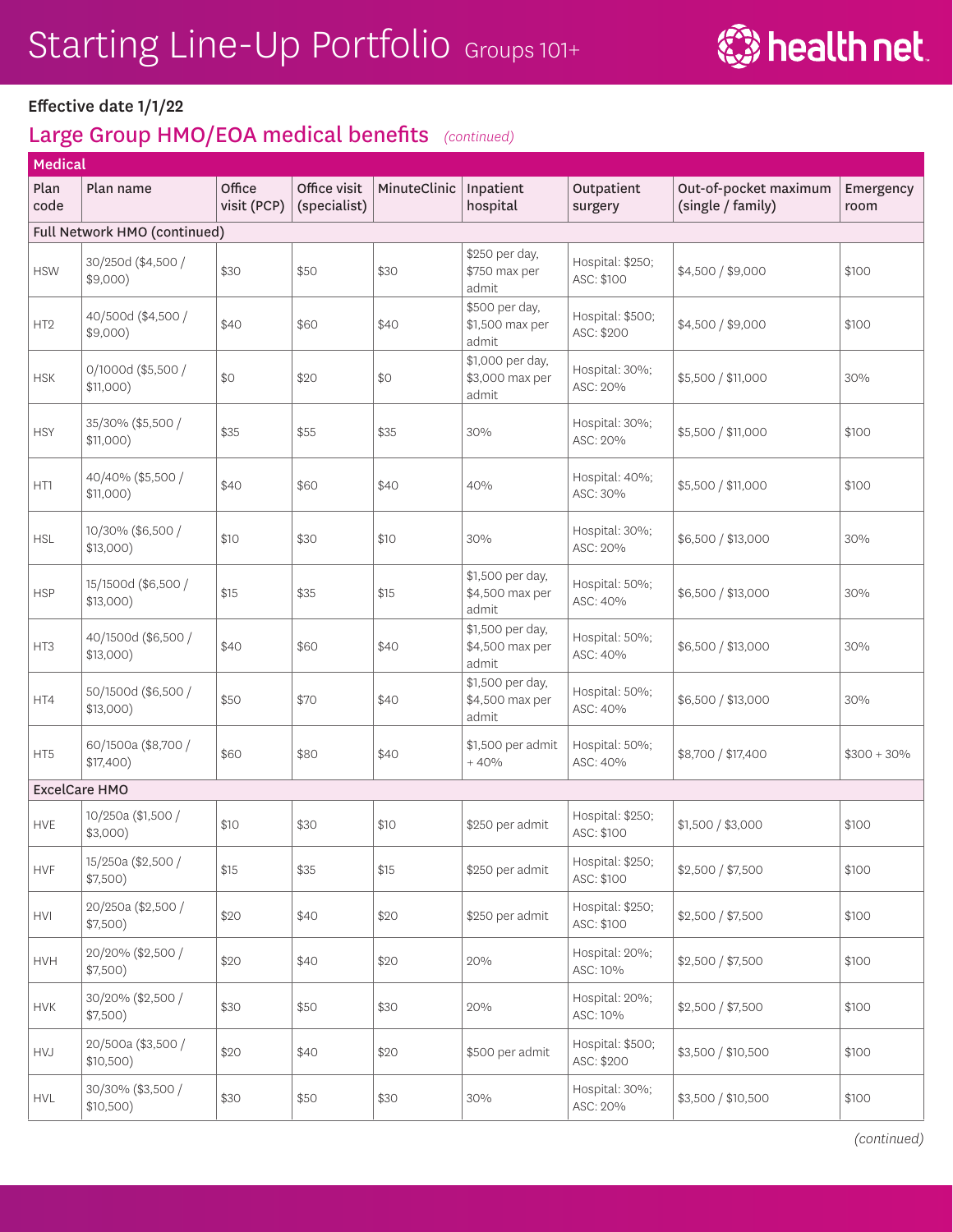

| Medical      |                                    |                       |                              |              |                                              |                                  |                                            |                   |
|--------------|------------------------------------|-----------------------|------------------------------|--------------|----------------------------------------------|----------------------------------|--------------------------------------------|-------------------|
| Plan<br>code | Plan name                          | Office<br>visit (PCP) | Office visit<br>(specialist) | MinuteClinic | Inpatient<br>hospital                        | Outpatient<br>surgery            | Out-of-pocket maximum<br>(single / family) | Emergency<br>room |
|              | ExcelCare HMO (continued)          |                       |                              |              |                                              |                                  |                                            |                   |
| <b>HVP</b>   | 40/30% (\$3,500 /<br>\$10,500)     | \$40                  | \$60                         | \$40         | 30%                                          | Hospital: 30%;<br>ASC: 20%       | \$3,500 / \$10,500                         | \$100             |
| <b>HVN</b>   | 30/1000a (\$3,500 /<br>\$10,500)   | \$30                  | \$50                         | \$30         | \$1,000 per admit                            | Hospital: \$1,000;<br>ASC: \$500 | \$3,500 / \$10,500                         | \$100             |
| <b>HVM</b>   | 30/250d (\$4,500 /<br>\$9,000)     | \$30                  | \$50                         | \$30         | \$250 per day,<br>\$750 max per<br>admit     | Hospital: \$250;<br>ASC: \$100   | \$4,500 / \$9,000                          | \$100             |
| <b>HVR</b>   | 40/500d (\$4,500 /<br>$$9,000$ )   | \$40                  | \$60                         | \$40         | \$500 per day,<br>\$1,500 max per<br>admit   | Hospital: \$500;<br>ASC: \$200   | \$4,500 / \$9,000                          | \$100             |
| <b>HVC</b>   | 0/1000d (\$5,500 /<br>\$11,000)    | \$0                   | \$20                         | \$0          | \$1,000 per day,<br>\$3,000 max per<br>admit | Hospital: 30%;<br>ASC: 20%       | \$5,500 / \$11,000                         | 30%               |
| <b>HVO</b>   | 35/30% (\$5,500 /<br>\$11,000)     | \$35                  | \$55                         | \$35         | 30%                                          | Hospital: 30%;<br>ASC: 20%       | \$5,500 / \$11,000                         | \$100             |
| HVQ          | 40/40% (\$5,500 /<br>$$11,000$ )   | \$40                  | \$60                         | \$40         | 40%                                          | Hospital: 40%;<br>ASC: 30%       | \$5,500 / \$11,000                         | \$100             |
| <b>HVD</b>   | 10/30% (\$6,500 /<br>$$13,000$ )   | \$10                  | \$30                         | \$10         | 30%                                          | Hospital: 30%;<br>ASC: 20%       | \$6,500 / \$13,000                         | 30%               |
| <b>HVG</b>   | 15/1500d (\$6,500 /<br>$$13,000$ ) | \$15                  | \$35                         | \$15         | \$1,500 per day,<br>\$4,500 max per<br>admit | Hospital: 50%;<br>ASC: 40%       | \$6,500 / \$13,000                         | 30%               |
| <b>HVS</b>   | 40/1500d (\$6,500 /<br>\$13,000)   | \$40                  | \$60                         | \$40         | \$1,500 per day,<br>\$4,500 max per<br>admit | Hospital: 50%;<br>ASC: 40%       | \$6,500 / \$13,000                         | 30%               |
| <b>HVT</b>   | 50/1500d (\$6,500 /<br>$$13,000$ ) | \$50                  | \$70                         | \$40         | \$1,500 per day,<br>\$4,500 max per<br>admit | Hospital: 50%;<br>ASC: 40%       | \$6,500 / \$13,000                         | 30%               |
| <b>HVU</b>   | 60/1500a (\$8,700 /<br>\$17,400)   | \$60                  | \$80                         | \$40         | \$1,500 per admit<br>$+40%$                  | Hospital: 50%;<br>ASC: 40%       | \$8,700 / \$17,400                         | $$300 + 30\%$     |
|              | SmartCare HMO                      |                       |                              |              |                                              |                                  |                                            |                   |
| HS4          | 10/250a (\$1,500 /<br>$$3,000$ )   | \$10                  | \$30                         | \$10         | \$250 per admit                              | Hospital: \$250;<br>ASC: \$100   | \$1,500 / \$3,000                          | \$100             |
| HS5          | 15/250a (\$2,500 /<br>\$7,500)     | \$15                  | \$35                         | \$15         | \$250 per admit                              | Hospital: \$250;<br>ASC: \$100   | \$2,500 / \$7,500                          | \$100             |
| HS7          | 20/20% (\$2,500 /<br>\$7,500)      | \$20                  | \$40                         | \$20         | 20%                                          | Hospital: 20%;<br>ASC: 10%       | \$2,500 / \$7,500                          | \$100             |
| HS9          | 30/20% (\$2,500 /<br>\$7,500)      | \$30                  | \$50                         | \$30         | 20%                                          | Hospital: 20%;<br>ASC: 10%       | \$2,500 / \$7,500                          | \$100             |
| HS8          | 20/500a (\$3,500 /<br>\$10,500)    | \$20                  | \$40                         | \$20         | \$500 per admit                              | Hospital: \$500;<br>ASC: \$200   | \$3,500 / \$10,500                         | \$100             |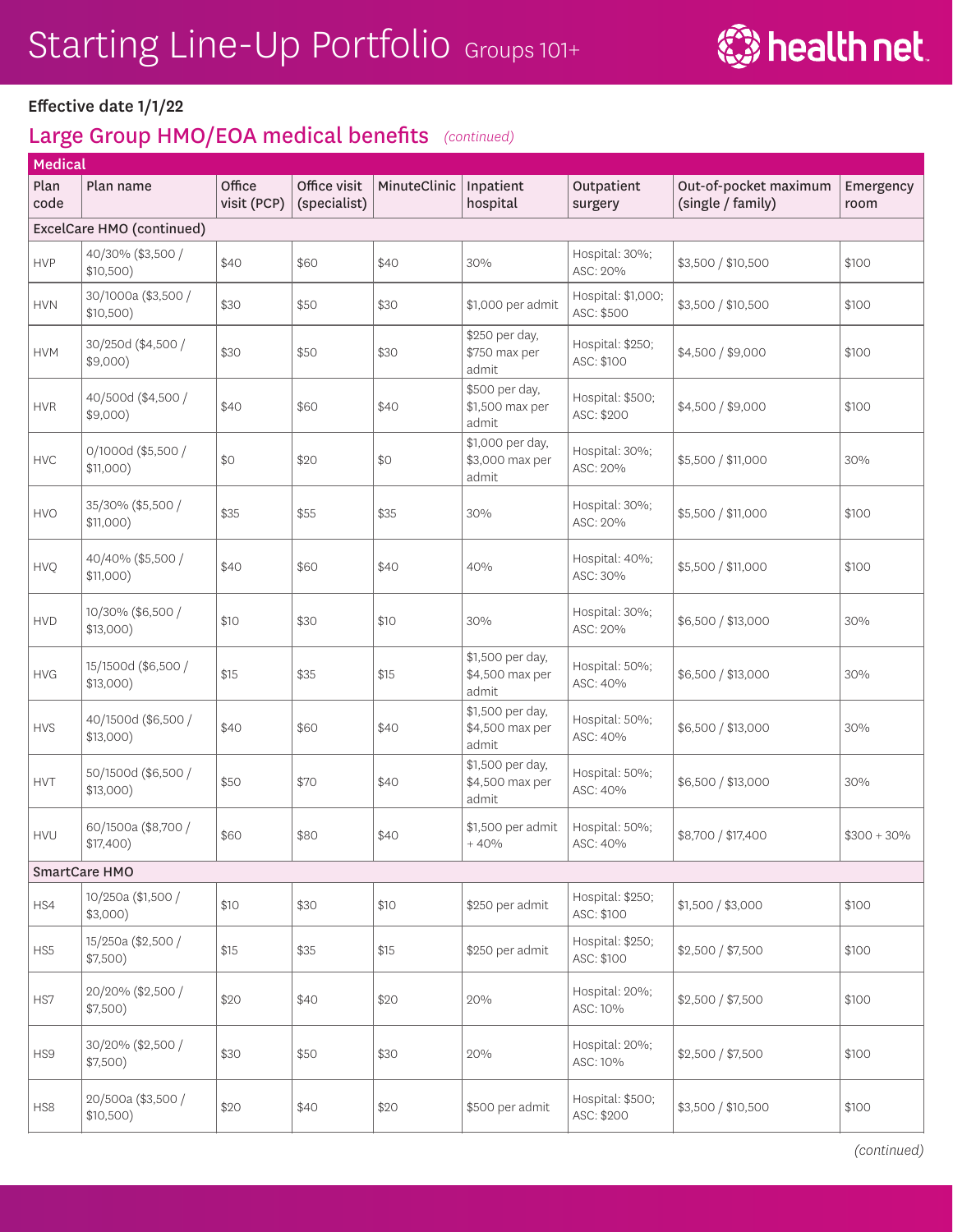

#### Effective date 1/1/22

#### Large Group HMO/EOA medical benefits *(continued)*

|                    | Medical                            |                                 |                                 |              |                                              |                                                    |                                                     |                   |  |  |
|--------------------|------------------------------------|---------------------------------|---------------------------------|--------------|----------------------------------------------|----------------------------------------------------|-----------------------------------------------------|-------------------|--|--|
| Plan<br>code       | Plan name                          | Office<br>visit (PCP)           | Office visit<br>(specialist)    | MinuteClinic | Inpatient<br>hospital                        | Outpatient<br>surgery                              | Out-of-pocket maximum<br>(single / family)          | Emergency<br>room |  |  |
|                    | SmartCare HMO (continued)          |                                 |                                 |              |                                              |                                                    |                                                     |                   |  |  |
| <b>HSB</b>         | 30/30% (\$3,500 /<br>\$10,500)     | \$30                            | \$50                            | \$30         | 30%                                          | Hospital: 30%;<br>ASC: 20%                         | \$3,500 / \$10,500                                  | \$100             |  |  |
| <b>HSC</b>         | 30/250d (\$4,500 /<br>\$9,000)     | \$30                            | \$50                            | \$30         | \$250 per day,<br>\$750 max per<br>admit     | Hospital: \$250;<br>ASC: \$100                     | \$4,500 / \$9,000                                   | \$100             |  |  |
| <b>HSF</b>         | 40/500d (\$4,500 /<br>$$9,000$ )   | \$40                            | \$60                            | \$40         | \$500 per day,<br>\$1,500 max per<br>admit   | Hospital: \$250;<br>ASC: \$100                     | \$5,500 / \$11,000                                  | \$100             |  |  |
| HS <sub>2</sub>    | 0/1000d (\$5,500 /<br>$$11,000$ )  | \$0                             | \$20                            | \$0          | \$1,000 per day,<br>\$3,000 max per<br>admit | Hospital: 30%;<br>ASC: 20%                         | \$5,500 / \$11,000                                  | 30%               |  |  |
| <b>HSD</b>         | 35/30% (\$5,500 /<br>$$11,000$ )   | \$35                            | \$55                            | \$35         | 30%                                          | Hospital: 30%;<br>ASC: 20%                         | \$5,500 / \$11,000                                  | \$100             |  |  |
| <b>HSE</b>         | 40/40% (\$5,500 /<br>\$11,000)     | \$40                            | \$60                            | \$40         | 40%                                          | Hospital: 40%;<br>ASC: 30%                         | \$5,500 / \$11,000                                  | \$100             |  |  |
| <b>HSH</b>         | 50/50% (\$5,500 /<br>$$11,000$ )   | \$50                            | \$70                            | \$40         | 50%                                          | Hospital: 50%;<br>ASC: 40%                         | \$5,500 / \$11,000                                  | \$100             |  |  |
| HS3                | 10/30% (\$6,500 /<br>$$13,000$ )   | \$10                            | \$30                            | \$10         | 30%                                          | Hospital: 30%;<br>ASC: 20%                         | \$6,500 / \$13,000                                  | 30%               |  |  |
| HS6                | 15/1500d (\$6,500 /<br>$$13,000$ ) | \$15                            | \$35                            | \$15         | \$1,500 per day,<br>\$4,500 max per<br>admit | Hospital: 50%;<br>ASC: 40%                         | \$6,500 / \$13,000                                  | 30%               |  |  |
| <b>HSG</b>         | 40/1500d (\$6,500 /<br>\$13,000)   | \$40                            | \$60                            | \$40         | \$1,500 per day,<br>\$4,500 max per<br>admit | Hospital: 50%;<br>ASC: 40%                         | \$6,500 / \$13,000                                  | 30%               |  |  |
| <b>HSI</b>         | 50/1500d (\$6,500 /<br>$$13,000$ ) | \$50                            | \$70                            | \$40         | \$1,500 per day,<br>\$4,500 max per<br>admit | Hospital: 50%;<br>ASC: 40%                         | \$6,500 / \$13,000                                  | 30%               |  |  |
| <b>HSJ</b>         | 60/1500a (\$8,700 /<br>\$17,400)   | \$60                            | \$80                            | \$40         | \$1,500 per admit<br>$+40%$                  | Hospital: 50%;<br>ASC: 40%                         | \$8,700 / \$17,400                                  | $$300 + 30\%$     |  |  |
|                    | Salud HMO y Más                    |                                 |                                 |              |                                              |                                                    |                                                     |                   |  |  |
| HU8,<br>HU9        | 10/250a (\$1,500 /<br>\$3,000)     | <b>SIMNSA: \$5;</b><br>HN: \$10 | <b>SIMNSA: \$5;</b><br>HN: \$30 | \$10         | SIMNSA: \$0; HN:<br>\$250 per admit          | SIMNSA: \$0; HN:<br>Hospital: \$250;<br>ASC: \$100 | SIMNSA: \$1,500 / \$4,500;<br>HN: \$1,500 / \$3,000 | \$100             |  |  |
| HUC,<br><b>HUD</b> | 15/250a (\$2,500 /<br>\$7,500)     | <b>SIMNSA: \$5;</b><br>HN: \$15 | SIMNSA: \$5;<br>HN: \$35        | \$15         | SIMNSA: \$0; HN:<br>\$250 per admit          | SIMNSA: \$0; HN:<br>Hospital: \$250;<br>ASC: \$100 | SIMNSA: \$1,500 / \$4,500;<br>HN: \$2,500 / \$7,500 | \$100             |  |  |
| HUG,<br>HUH        | 20/20% (\$2,500 /<br>$$7,500$ )    | <b>SIMNSA: \$5;</b><br>HN: \$20 | SIMNSA: \$5;<br>HN: \$40        | \$20         | SIMNSA: \$0; HN:<br>20%                      | SIMNSA: \$0; HN:<br>Hospital: 20%;<br>ASC: 10%     | SIMNSA: \$1,500 / \$4,500;<br>HN: \$2,500 / \$7,500 | \$100             |  |  |
| HUL,<br><b>HUM</b> | 30/20% (\$2,500 /<br>\$7,500)      | <b>SIMNSA: \$5;</b><br>HN: \$30 | SIMNSA: \$5;<br>HN: \$50        | \$30         | SIMNSA: \$0; HN:<br>20%                      | SIMNSA: \$0; HN:<br>Hospital: 20%;<br>ASC: 10%     | SIMNSA: \$1,500 / \$4,500;<br>HN: \$2,500 / \$7,500 | \$100             |  |  |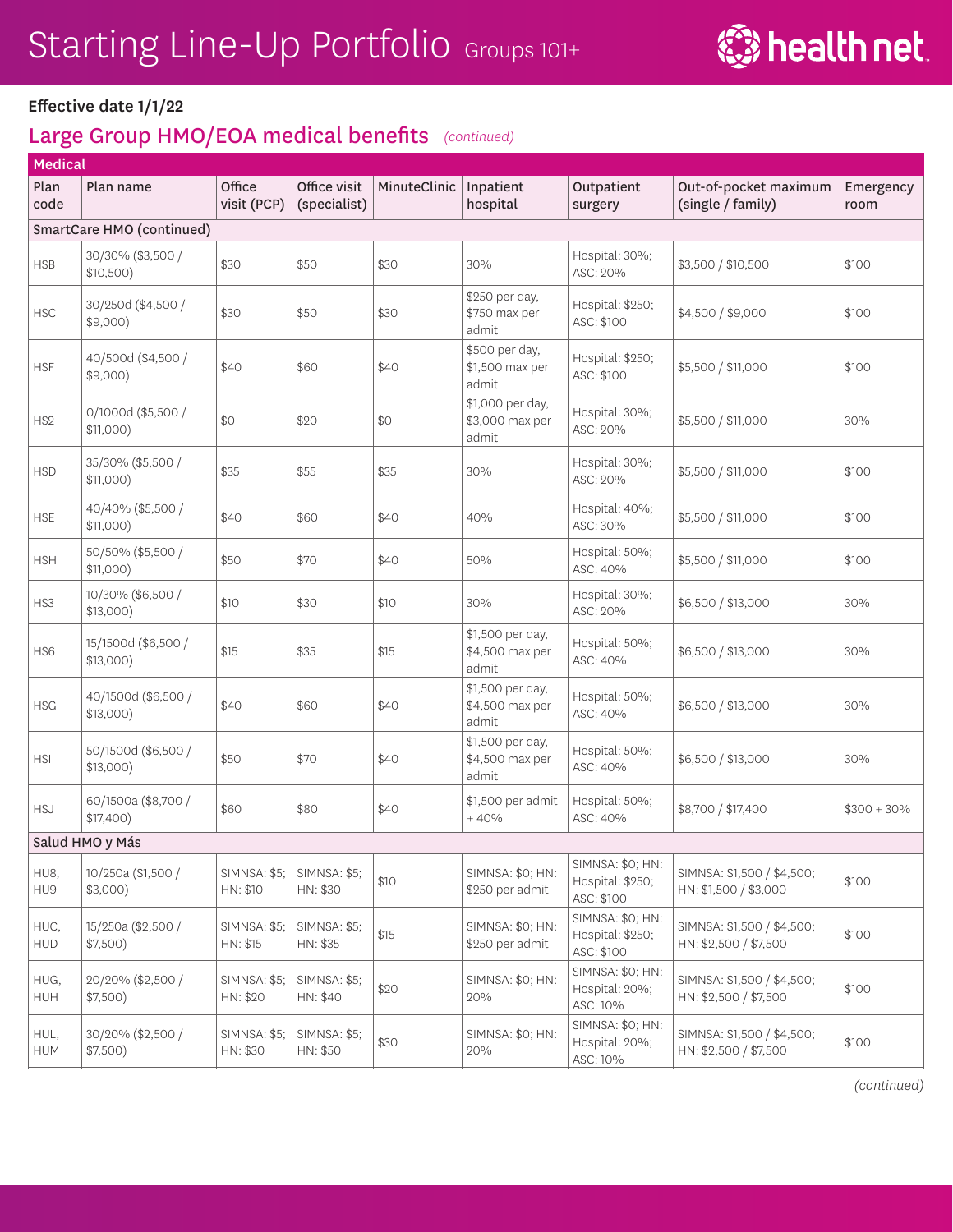

#### Large Group HMO/EOA medical benefits *(continued)*

| <b>Medical</b>           |                                                    |                                 |                                 |              |                                                                  |                                                    |                                                      |                   |  |
|--------------------------|----------------------------------------------------|---------------------------------|---------------------------------|--------------|------------------------------------------------------------------|----------------------------------------------------|------------------------------------------------------|-------------------|--|
| Plan<br>code             | Plan name                                          | Office<br>visit (PCP)           | Office visit<br>(specialist)    | MinuteClinic | Inpatient<br>hospital                                            | Outpatient<br>surgery                              | Out-of-pocket maximum<br>(single / family)           | Emergency<br>room |  |
|                          | Salud HMO y Más (continued)                        |                                 |                                 |              |                                                                  |                                                    |                                                      |                   |  |
| HUN,<br><b>HUO</b>       | 30/30% (\$3,500 /<br>\$10,500)                     | <b>SIMNSA: \$5;</b><br>HN: \$30 | <b>SIMNSA: \$5:</b><br>HN: \$50 | \$30         | SIMNSA: \$0: HN:<br>30%                                          | SIMNSA: \$0; HN:<br>Hospital: 30%;<br>ASC: 20%     | SIMNSA: \$1,500 / \$4,500;<br>HN: \$3,500 / \$10,500 | \$100             |  |
| HUJ,<br><b>HUK</b>       | 20/500a (\$3,500 /<br>\$10,500)                    | SIMNSA: \$5;<br>HN: \$20        | <b>SIMNSA: \$5;</b><br>HN: \$40 | \$20         | SIMNSA: \$0; HN:<br>\$500 per admit                              | SIMNSA: \$0; HN:<br>Hospital: \$500;<br>ASC: \$200 | SIMNSA: \$1,500 / \$4,500;<br>HN: \$3,500 / \$10,500 | \$100             |  |
| HUP,<br><b>HUQ</b>       | 30/250d (\$4,500 /<br>$$9,000$ )                   | <b>SIMNSA: \$5;</b><br>HN: \$30 | <b>SIMNSA: \$5;</b><br>HN: \$50 | \$30         | SIMNSA: \$0; HN:<br>\$250 per day,<br>\$750 max per<br>admit     | SIMNSA: \$0; HN:<br>Hospital: \$250;<br>ASC: \$100 | SIMNSA: \$1,500 / \$4,500;<br>HN: \$4,500 / \$9,000  | \$100             |  |
| HUX,<br><b>HUY</b>       | 40/500d (\$4,500 /<br>$$9,000$ )                   | SIMNSA: \$5;<br>HN: \$40        | <b>SIMNSA: \$5;</b><br>HN: \$60 | \$40         | SIMNSA: \$0; HN:<br>\$500 per day,<br>\$1,500 max per<br>admit   | SIMNSA: \$0; HN:<br>Hospital: \$500;<br>ASC: \$200 | SIMNSA: \$1,500 / \$4,500;<br>HN: \$4,500 / \$9,000  | \$100             |  |
| HU4,<br>HU <sub>5</sub>  | 0/1000d (\$5,500 /<br>$$11,000$ )                  | <b>SIMNSA: \$5;</b><br>HN: \$0  | <b>SIMNSA: \$5;</b><br>HN: \$20 | \$0          | SIMNSA: \$0; HN:<br>\$1,000 per day,<br>\$3,000 max per<br>admit | SIMNSA: \$0; HN:<br>Hospital: 30%;<br>ASC: 20%     | SIMNSA: \$1,500 / \$4,500;<br>HN: \$5,500 / \$11,000 | 30%               |  |
| HUT,<br>HUU              | 35/30% (\$5,500 /<br>\$11,000)                     | <b>SIMNSA: \$5;</b><br>HN: \$35 | <b>SIMNSA: \$5;</b><br>HN: \$55 | \$35         | SIMNSA: \$0; HN:<br>30%                                          | SIMNSA: \$0; HN:<br>Hospital: 30%;<br>ASC: 20%     | SIMNSA: \$1,500 / \$4,500;<br>HN: \$5,500 / \$11,000 | \$100             |  |
| HUV,<br><b>HUW</b>       | 40/40% (\$5,500 /<br>\$11,000)                     | <b>SIMNSA: \$5;</b><br>HN: \$40 | <b>SIMNSA: \$5;</b><br>HN: \$60 | \$40         | SIMNSA: \$0; HN:<br>40%                                          | SIMNSA: \$0; HN:<br>Hospital: 40\$;<br>ASC: 30%    | SIMNSA: \$1,500 / \$4,500;<br>HN: \$5,500 / \$11,000 | \$100             |  |
| HU6,<br>HU7              | 10/30% (\$6,500 /<br>$$13,000$ )                   | <b>SIMNSA: \$5;</b><br>HN: \$10 | <b>SIMNSA: \$5;</b><br>HN: \$30 | \$10         | SIMNSA: \$0; HN:<br>30%                                          | SIMNSA: \$0; HN:<br>Hospital: 30%;<br>ASC: 20%     | SIMNSA: \$1,500 / \$4,500;<br>HN: \$6,500 / \$13,000 | 30%               |  |
| HUE,<br><b>HUF</b>       | 15/1500d (\$6,500 /<br>$$13,000$ )                 | <b>SIMNSA: \$5;</b><br>HN: \$15 | <b>SIMNSA: \$5;</b><br>HN: \$35 | \$15         | SIMNSA: \$0; HN:<br>\$1,500 per day,<br>\$4,500 max per<br>admit | SIMNSA: \$0; HN:<br>Hospital: 50%;<br>ASC: 40%     | SIMNSA: \$1,500 / \$4,500;<br>HN: \$6,500 / \$13,000 | 30%               |  |
| HUZ,<br><b>HVO</b>       | 40/1500d (\$6,500 /<br>$$13,000$ )                 | SIMNSA: \$5;<br>HN: \$40        | <b>SIMNSA: \$5;</b><br>HN: \$60 | \$40         | SIMNSA: \$0; HN:<br>\$1,500 per day,<br>\$4,500 max per<br>admit | SIMNSA: \$0; HN:<br>Hospital: 50%;<br>ASC: 40%     | SIMNSA: \$1,500 / \$4,500;<br>HN: \$6,500 / \$13,000 | 30%               |  |
| HV <sub>2</sub> ,<br>HV3 | 50/1500d (\$6,500 /<br>$$13,000$ )                 | <b>SIMNSA: \$5;</b><br>HN: \$50 | <b>SIMNSA: \$5;</b><br>HN: \$70 | \$40         | SIMNSA: \$0; HN:<br>\$1,500 per day,<br>\$4,500 max per<br>admit | SIMNSA: \$0; HN:<br>Hospital: 50%;<br>ASC: 40%     | SIMNSA: \$1,500 / \$4,500;<br>HN: \$6,500 / \$13,000 | 30%               |  |
| HV4,<br>HV5              | 60/1500a (\$8,700 /<br>$$17,400$ )                 | <b>SIMNSA: \$5;</b><br>HN: \$60 | <b>SIMNSA: \$5;</b><br>HN: \$80 | \$40         | SIMNSA: \$0; HN:<br>\$1,500 per admit<br>$+40%$                  | SIMNSA: \$0; HN:<br>Hospital: 50%;<br>ASC: 40%     | SIMNSA: \$1,500 / \$4,500;<br>HN: \$8,700 / \$17,400 | $$300 + 30\%$     |  |
|                          | Salud HMO y Más - Facility Deductible <sup>1</sup> |                                 |                                 |              |                                                                  |                                                    |                                                      |                   |  |
| HUI                      | 20/500/10% (\$3,500 /<br>\$10,500)                 | <b>SIMNSA: \$5;</b><br>HN: \$20 | <b>SIMNSA: \$5;</b><br>HN: \$40 | \$20         | SIMNSA: \$0; HN:<br>10%                                          | SIMNSA: \$0; HN:<br>Hospital: 10%;<br>ASC: 5%      | SIMNSA: \$1,500 / \$4,500;<br>HN: \$3,500 / \$10,500 | \$100             |  |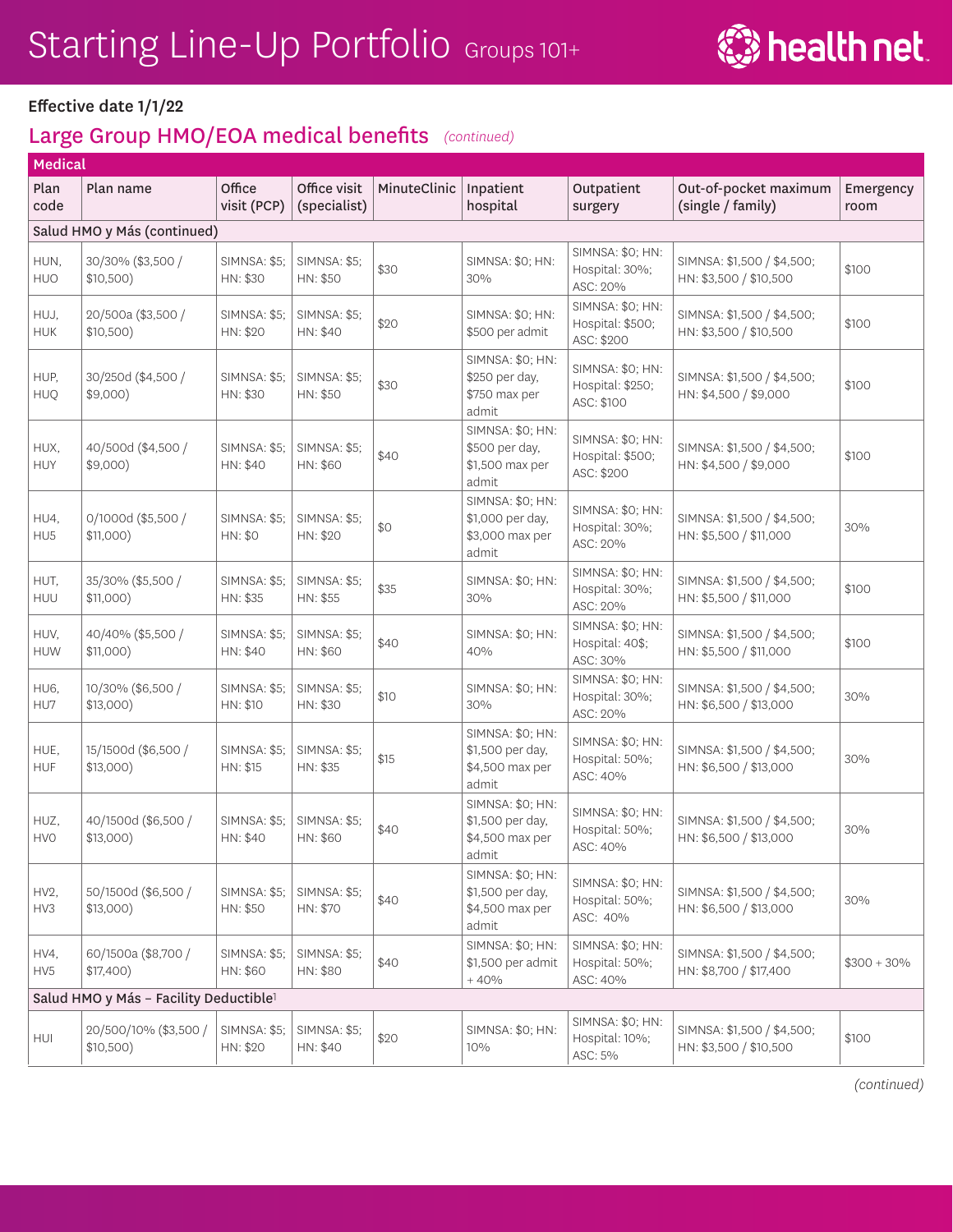

|                 | <b>Medical</b>                                    |                                 |                                 |              |                                              |                                                |                                                      |                   |  |  |
|-----------------|---------------------------------------------------|---------------------------------|---------------------------------|--------------|----------------------------------------------|------------------------------------------------|------------------------------------------------------|-------------------|--|--|
| Plan<br>code    | Plan name                                         | Office<br>visit (PCP)           | Office visit<br>(specialist)    | MinuteClinic | Inpatient<br>hospital                        | Outpatient<br>surgery                          | Out-of-pocket maximum<br>(single / family)           | Emergency<br>room |  |  |
|                 | Salud HMO y Más - Facility Deductible (continued) |                                 |                                 |              |                                              |                                                |                                                      |                   |  |  |
| <b>HUR</b>      | 30/1000/20% (\$3,500<br>/ \$10,500)               | <b>SIMNSA: \$5;</b><br>HN: \$30 | <b>SIMNSA: \$5;</b><br>HN: \$50 | \$30         | SIMNSA: \$0; HN:<br>20%                      | SIMNSA: \$0; HN:<br>Hospital: 20%;<br>ASC: 10% | SIMNSA: \$1,500 / \$4,500;<br>HN: \$3,500 / \$10,500 | \$100             |  |  |
| <b>HUS</b>      | 30/1500/30% (\$3,500<br>/ \$10,500)               | <b>SIMNSA: \$5;</b><br>HN: \$30 | <b>SIMNSA: \$5;</b><br>HN: \$50 | \$30         | SIMNSA: \$0; HN:<br>30%                      | SIMNSA: \$0; HN:<br>Hospital: 30%;<br>ASC: 20% | SIMNSA: \$1,500 / \$4,500;<br>HN: \$3,500 / \$10,500 | \$100             |  |  |
| HU3             | 0/1000/20% (\$4,500 /<br>$$9,000$ )               | <b>SIMNSA: \$5;</b><br>HN: \$0  | <b>SIMNSA: \$5:</b><br>HN: \$20 | \$0          | SIMNSA: \$0; HN:<br>20%                      | SIMNSA: \$0; HN:<br>Hospital: 20%;<br>ASC: 10% | SIMNSA: \$1,500 / \$4,500;<br>HN: \$4,500 / \$9,000  | 20%               |  |  |
| <b>HUB</b>      | 10/1500/30% (\$5,500<br>/ \$11,000)               | <b>SIMNSA: \$5;</b><br>HN: \$10 | SIMNSA: \$5;<br>HN: \$30        | \$10         | SIMNSA: \$0; HN:<br>30%                      | SIMNSA: \$0; HN:<br>Hospital: 30%;<br>ASC: 20% | SIMNSA: \$1,500 / \$4,500;<br>HN: \$5,500 / \$11,000 | 30%               |  |  |
| HV1             | 40/3000/40% (\$5,500<br>/ \$11,000)               | <b>SIMNSA: \$5;</b><br>HN: \$40 | SIMNSA: \$5;<br>HN: \$60        | \$40         | SIMNSA: \$0; HN:<br>40%                      | SIMNSA: \$0; HN:<br>Hospital: 40%;<br>ASC: 30% | SIMNSA: \$1,500 / \$4,500;<br>HN: \$5,500 / \$11,000 | \$100             |  |  |
| HV <sub>6</sub> | 60/4000/40% (\$8,700<br>$/$ \$17,400)             | <b>SIMNSA: \$5;</b><br>HN: \$60 | <b>SIMNSA: \$5;</b><br>HN: \$80 | \$40         | SIMNSA: \$0; HN:<br>40%                      | SIMNSA: \$0; HN:<br>Hospital: 40%;<br>ASC: 30% | SIMNSA: \$1,500 / \$4,500;<br>HN: \$8,700 / \$17,400 | \$100             |  |  |
|                 | Salud Mexico - SIMNSA network                     |                                 |                                 |              |                                              |                                                |                                                      |                   |  |  |
| HU <sub>2</sub> | 5/0 (\$1,500 / \$4,500)                           | <b>SIMNSA: \$5;</b><br>HN: \$10 | <b>SIMNSA: \$5;</b><br>HN: \$30 | Not Covered  | SIMNSA: \$0; HN:<br>\$0                      | SIMNSA: \$0; HN:<br>Hospital: \$0;<br>ASC: \$0 | SIMNSA: \$1,500 / \$4,500;<br>HN: \$1,500 / \$4,500  | \$10              |  |  |
|                 | CanopyCare HMO                                    |                                 |                                 |              |                                              |                                                |                                                      |                   |  |  |
| <b>HZO</b>      | 0/250a (\$1,500 /<br>$$3,000$ )                   | \$0                             | \$20                            | N/A          | \$250 per admit                              | Hospital: \$250;<br>ASC: \$100                 | \$1,500 / \$3,000                                    | \$100             |  |  |
| HZ5             | 15/250a (\$2,500 /<br>\$7,500)                    | \$15                            | \$35                            | N/A          | \$250 per admit                              | Hospital: \$250;<br>ASC: \$100                 | \$2,500 / \$7,500                                    | \$100             |  |  |
| HZ7             | 20/20% (\$2,500 /<br>\$7,500)                     | \$20                            | \$40                            | N/A          | 20%                                          | Hospital: 20%;<br>ASC: 10%                     | \$2,500 / \$7,500                                    | \$100             |  |  |
| <b>HZC</b>      | 20/1000a (\$2,500 /<br>\$7,500)                   | \$20                            | \$40                            | N/A          | \$1,000 per admit                            | Hospital: \$1,000;<br>ASC: \$500               | \$2,500 / \$7,500                                    | \$100             |  |  |
| <b>HZF</b>      | 30/20% (\$2,500 /<br>\$7,500)                     | \$30                            | \$50                            | N/A          | 20%                                          | Hospital: 20%;<br>ASC: 10%                     | \$2,500 / \$7,500                                    | \$200             |  |  |
| <b>HZH</b>      | 30/1500a (\$2,500 /<br>\$7,500)                   | \$30                            | \$50                            | N/A          | \$1,500 per admit                            | Hospital: \$1,500;<br>ASC: \$750               | \$2,500 / \$7,500                                    | \$200             |  |  |
| HZ9             | 20/500a (\$3,500 /<br>\$10,500)                   | \$20                            | \$40                            | N/A          | \$500 per admit                              | Hospital: \$500;<br>ASC: \$200                 | \$3,500 / \$10,500                                   | \$100             |  |  |
| HZG             | 30/30% (\$3,500 /<br>\$10,500)                    | \$30                            | \$50                            | N/A          | 30%                                          | Hospital: 30%;<br>ASC: 20%                     | \$3,500 / \$10,500                                   | \$200             |  |  |
| HZ <sub>2</sub> | 0/1000d (\$5,500 /<br>\$11,000)                   | \$0                             | \$20                            | N/A          | \$1,000 per day,<br>\$3,000 max per<br>admit | Hospital: 30%;<br>ASC: 20%                     | \$5,500 / \$11,000                                   | \$200             |  |  |
| HZI             | 35/30% (\$5,500 /<br>\$11,000)                    | \$35                            | \$55                            | N/A          | 30%                                          | Hospital: 30%;<br>ASC: 20%                     | \$5,500 / \$11,000                                   | \$200             |  |  |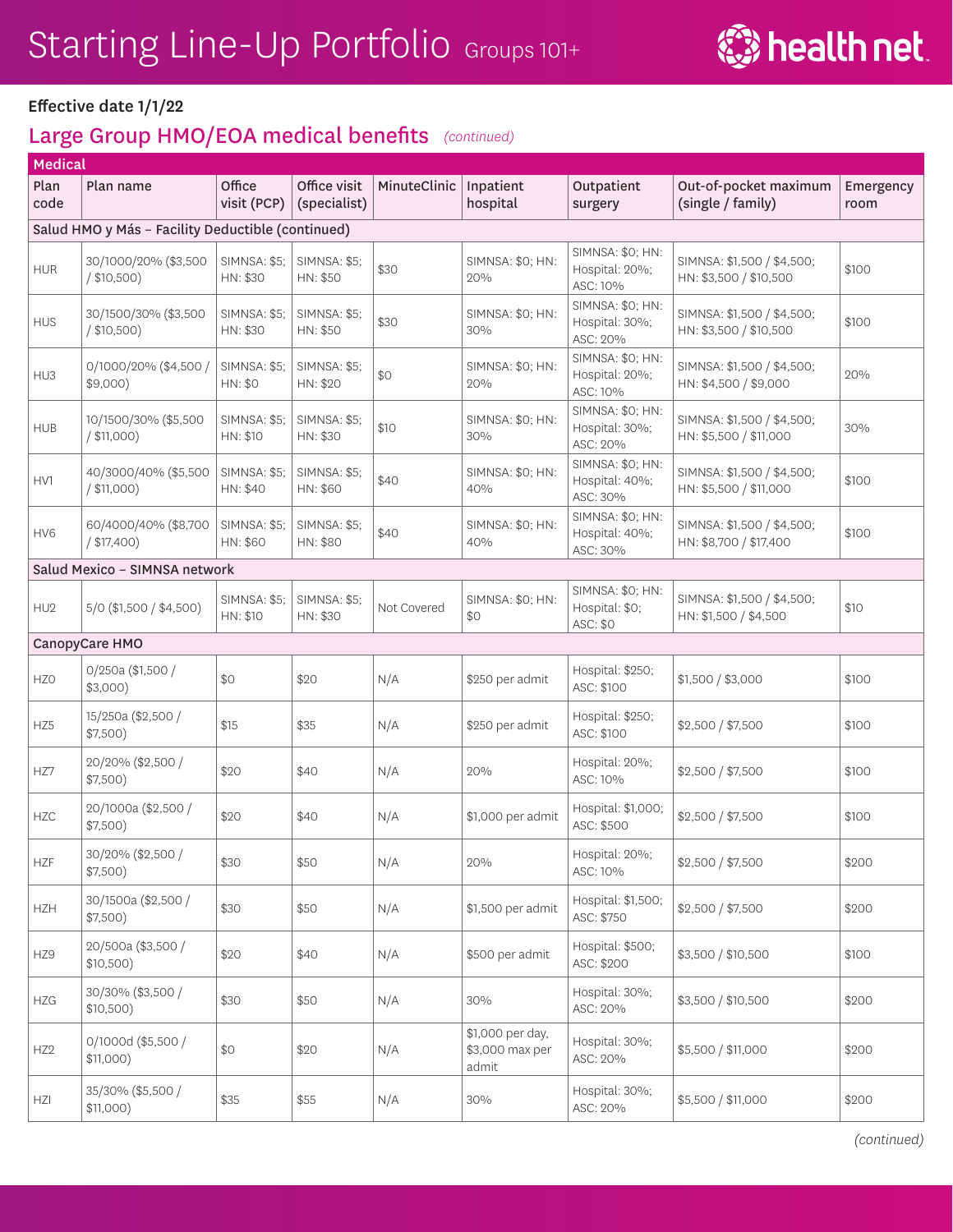

| Medical         |                                         |                         |                              |              |                                              |                                     |                                                     |                   |
|-----------------|-----------------------------------------|-------------------------|------------------------------|--------------|----------------------------------------------|-------------------------------------|-----------------------------------------------------|-------------------|
| Plan<br>code    | Plan name                               | Office<br>visit (PCP)   | Office visit<br>(specialist) | MinuteClinic | Inpatient<br>hospital                        | Outpatient<br>surgery               | Out-of-pocket maximum<br>(single / family)          | Emergency<br>room |
|                 | CanopyCare HMO <sup>1</sup> (continued) |                         |                              |              |                                              |                                     |                                                     |                   |
| HZJ             | 40/40% (\$5,500 /<br>$$11,000$ )        | \$40                    | \$60                         | N/A          | 40%                                          | Hospital: 40%;<br>ASC: 30%          | \$5,500 / \$11,000                                  | \$200             |
| <b>HZK</b>      | 40/1000d (\$5,500 /<br>$$11,000$ )      | \$40                    | \$60                         | N/A          | \$1,000 per day,<br>\$3,000 max per<br>admit | Hospital: \$1,000;<br>ASC: \$500    | \$5,500 / \$11,000                                  | \$200             |
| HZ3             | 10/30% (\$6,500 /<br>$$13,000$ )        | \$10                    | \$30                         | N/A          | 30%                                          | Hospital: 30%;<br>ASC: 20%          | \$6,500 / \$13,000                                  | \$200             |
| HZ <sub>6</sub> | 15/1500d (\$6,500 /<br>$$13,000$ )      | \$15                    | \$35                         | N/A          | \$1,500 per day,<br>\$4,500 max per<br>admit | Hospital: 50%;<br>ASC: 40%          | \$6,500 / \$13,000                                  | \$300             |
| <b>HZL</b>      | 40/1500d (\$6,500 /<br>$$13,000$ )      | \$40                    | \$60                         | N/A          | \$1,500 per day,<br>\$4,500 max per<br>admit | Hospital: 50%;<br>ASC: 40%          | \$6,500 / \$13,000                                  | \$300             |
| <b>HZN</b>      | 50/1500d (\$6,500 /<br>$$13,000$ )      | \$50                    | \$70                         | N/A          | \$1,500 per day,<br>\$4,500 max per<br>admit | Hospital: 50%;<br>ASC: 40%          | \$6,500 / \$13,000                                  | \$300             |
|                 | CanopyCare HMO - Facility Deductible    |                         |                              |              |                                              |                                     |                                                     |                   |
| HZ8             | 20/500/10% (\$3,000 /<br>\$6,000)       | \$20                    | \$20                         | N/A          | 10%                                          | Hospital: 10%;<br>ASC: 5%           | \$3,000 / \$6,000                                   | 10%               |
| <b>HZB</b>      | 20/1000/20% (\$3,000<br>$/$ \$6,000)    | \$20                    | \$20                         | N/A          | 20%                                          | Hospital: 20%;<br>ASC: 10%          | \$3,000 / \$6,000                                   | 20%               |
| <b>HZD</b>      | 20/1500/20% (\$4,000<br>$/$ \$8,000)    | \$20                    | \$20                         | N/A          | 20%                                          | Hospital: 20%;<br>ASC: 10%          | \$4,000 / \$8,000                                   | 20%               |
| HZ1             | 0/1000/20% (\$4,500 /<br>$$9,000$ )     | \$0                     | \$20                         | N/A          | 20%                                          | Hospital: 20%;<br>ASC: 10%          | \$4,500 / \$9,000                                   | 20%               |
| <b>HZE</b>      | 20/2500/20% (\$5,000<br>$/$ \$10,000)   | \$20                    | \$20                         | N/A          | 20%                                          | Hospital: 20%;<br>ASC: 10%          | \$5,000 / \$10,000                                  | 20%               |
| HZ4             | 10/1500/30% (\$5,500<br>/ \$11,000)     | \$10                    | \$30                         | N/A          | 30%                                          | Hospital: 30%;<br>ASC: 20%          | \$5,500 / \$11,000                                  | 30%               |
| <b>HZM</b>      | 40/3000/30% (\$6,000<br>/ \$12,000)     | \$40                    | \$40                         | N/A          | 30%                                          | Hospital: 30%;<br>ASC: 20%          | \$6,000 / \$12,000                                  | 30%               |
|                 | POS - Elect Open Access (EOA)           |                         |                              |              |                                              |                                     |                                                     |                   |
| <b>HTB</b>      | 10/250a (\$1,500 /<br>$$3,000$ )        | HMO: \$10;<br>PPO: \$30 | HMO: \$30;<br>PPO: \$30      | \$10         | \$250 per admit                              | HMO: Hospital:<br>\$250; ASC: \$100 |                                                     | \$100             |
| HT8             | 10/0 (\$2,500 / \$7,500)                | HMO: \$10;<br>PPO: \$30 | HMO: \$30;<br>PPO: \$30      | \$10         | HMO: No charge                               | HMO: Hospital:<br>0%; ASC: 0%       | HMO: \$2,500 / \$7,500; PPO:<br>\$4,500 / \$9,000   | \$100             |
| <b>HTD</b>      | 15/250a (\$2,500 /<br>\$7,500)          | HMO: \$15;<br>PPO: \$35 | HMO: \$35;<br>PPO: \$35      | \$15         | HMO: \$250 per<br>admit                      | HMO: Hospital:<br>\$250; ASC: \$100 | HMO: \$2,500 / \$7,500; PPO:<br>\$4,500 / \$9,000   | \$100             |
| <b>HTF</b>      | 20/20% (\$2,500 /<br>\$7,500)           | HMO: \$20;<br>PPO: \$40 | HMO: \$40;<br>PPO: \$40      | \$20         | HMO: 20%                                     | HMO: Hospital:<br>20%; ASC: 10%     | HMO: \$2,500 / \$7,500; PPO:<br>\$4,500 / \$9,000   | \$100             |
| <b>HTG</b>      | 20/250a (\$2,500 /<br>\$7,500)          | HMO: \$20;<br>PPO: \$40 | HMO: \$40;<br>PPO: \$40      | \$20         | HMO: \$250 per<br>admit                      | HMO: Hospital:<br>\$250; ASC: \$100 | HMO: \$2,500 / \$7,500; PPO:<br>\$4,500 / \$9,000   | \$100             |
| <b>HTK</b>      | 30/20% (\$2,500 /<br>\$7,500)           | HMO: \$30;<br>PPO: \$50 | HMO: \$50;<br>PPO: \$50      | \$30         | HMO: 20%                                     | HMO: Hospital:<br>20%; ASC: 10%     | HMO: \$2,500 / \$7,500; PPO:<br>\$4,500 / \$9,000   | \$100             |
| <b>HTR</b>      | 40/20% (\$2,500 /<br>\$7,500)           | HMO: \$40;<br>PPO: \$60 | HMO: \$60;<br>PPO: \$60      | \$40         | HMO: 20%                                     | HMO: Hospital:<br>20%; ASC: 10%     | HMO: \$2,500 / \$7,500; PPO:<br>\$4,500 / \$9,000   | \$100             |
| <b>HTI</b>      | 20/500a (\$3,500 /<br>\$10,500)         | HMO: \$20;<br>PPO: \$40 | HMO: \$40;<br>PPO: \$40      | \$20         | HMO: \$500 per<br>admit                      | HMO: Hospital:<br>\$500; ASC: \$200 | HMO: \$3,500 / \$10,500; PPO:<br>\$5,500 / \$11,000 | \$100             |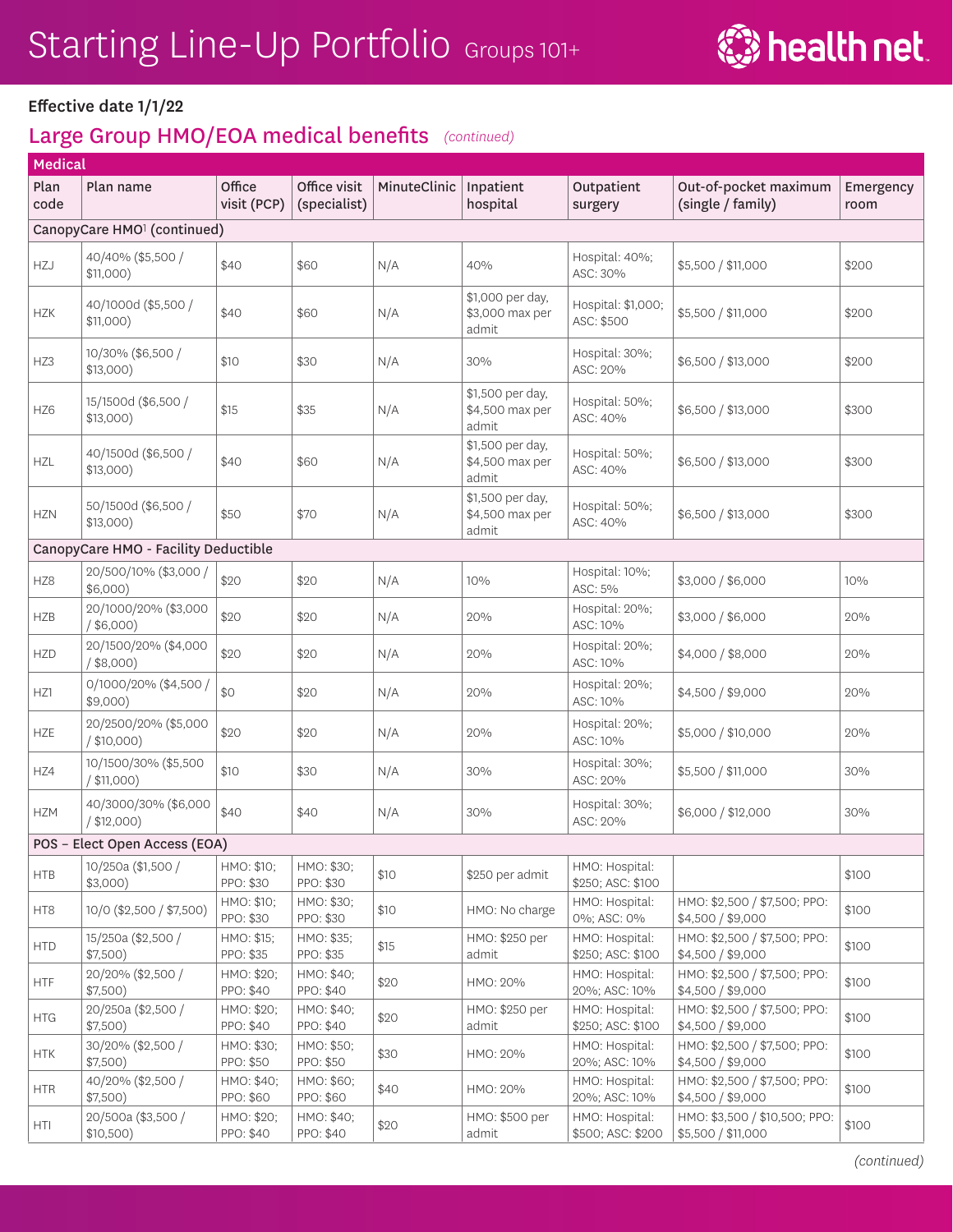

| Medical      |                                                   |                         |                              |              |                                                   |                                       |                                                     |                   |
|--------------|---------------------------------------------------|-------------------------|------------------------------|--------------|---------------------------------------------------|---------------------------------------|-----------------------------------------------------|-------------------|
| Plan<br>code | Plan name                                         | Office<br>visit (PCP)   | Office visit<br>(specialist) | MinuteClinic | Inpatient<br>hospital                             | Outpatient<br>surgery                 | Out-of-pocket maximum<br>(single / family)          | Emergency<br>room |
|              | POS - Elect Open Access (EOA) (continued)         |                         |                              |              |                                                   |                                       |                                                     |                   |
| <b>HTJ</b>   | 20/500d (\$3,500 /<br>$$10,500$ )                 | HMO: \$20;<br>PPO: \$40 | HMO: \$40;<br>PPO: \$40      | \$20         | HMO: \$500 per<br>day, \$2,000 max<br>per admit   | HMO: Hospital:<br>\$500; ASC: \$200   | HMO: \$3,500 / \$10,500; PPO:<br>\$5,500 / \$11,000 | \$100             |
| <b>HTL</b>   | 30/30% (\$3,500 /<br>$$10,500$ )                  | HMO: \$30;<br>PPO: \$50 | HMO: \$50;<br>PPO: \$50      | \$30         | HMO: 30%                                          | HMO: Hospital:<br>30%; ASC: 20%       | HMO: \$3,500 / \$10,500; PPO:<br>\$5,500 / \$11,000 | \$100             |
| <b>HTS</b>   | 40/30% (\$3,500 /<br>$$10,500$ )                  | HMO: \$40;<br>PPO: \$60 | HMO: \$60;<br>PPO: \$60      | \$40         | HMO: 30%                                          | HMO: Hospital:<br>30%; ASC: 20%       | HMO: \$3,500 / \$10,500; PPO:<br>\$5,500 / \$11,000 | \$100             |
| <b>HTO</b>   | 30/1000a (\$3,500 /<br>$$10,500$ )                | HMO: \$30;<br>PPO: \$50 | HMO: \$50;<br>PPO: \$50      | \$30         | HMO: \$1,000 per<br>admit                         | HMO: Hospital:<br>\$1,000; ASC: \$500 | HMO: \$3,500 / \$10,500; PPO:<br>\$5,500 / \$11,000 | \$100             |
| <b>HTM</b>   | 30/250d (\$4,500 /<br>$$9,000$ )                  | HMO: \$30;<br>PPO: \$50 | HMO: \$50;<br>PPO: \$50      | \$30         | HMO: \$250 per<br>day, \$750 max<br>per admit     | HMO: Hospital:<br>\$250; ASC: \$100   | HMO: \$4,500 / \$9,000; PPO:<br>\$6,500 / \$13,000  | \$100             |
| <b>HTU</b>   | 40/500d (\$4,500 /<br>$$9,000$ )                  | HMO: \$40;<br>PPO: \$60 | HMO: \$60;<br>PPO: \$60      | \$40         | HMO: \$500 per<br>day, \$1,500 max<br>per admit   | HMO: Hospital:<br>\$500; ASC: \$200   | HMO: \$4,500 / \$9,000; PPO:<br>\$6,500 / \$13,000  | \$100             |
| HT7          | 0/1000d (\$5,500 /<br>$$11,000$ )                 | HMO: \$0;<br>PPO: \$20  | HMO: \$20;<br>PPO: \$20      | \$0          | HMO: \$1,000 per<br>day, \$3,000 max<br>per admit | HMO: Hospital:<br>30%; ASC: 20%       | HMO: 5,500 / \$11,000; PPO:<br>\$7,500 / \$15,000   | 30%               |
| <b>HTQ</b>   | 35/30% (\$5,500 /<br>$$11,000$ )                  | HMO: \$35;<br>PPO: \$55 | HMO: \$55;<br>PPO: \$55      | \$35         | HMO: 30%                                          | HMO: Hospital:<br>30%; ASC: 20%       | HMO: 5,500 / \$11,000; PPO:<br>\$7,500 / \$15,000   | \$100             |
| <b>HTT</b>   | 40/40% (\$5,500 /<br>$$11,000$ )                  | HMO: \$40;<br>PPO: \$60 | HMO: \$60;<br>PPO: \$60      | \$40         | HMO: 40%                                          | HMO: Hospital:<br>40%; ASC: 30%       | HMO: 5,500 / \$11,000; PPO:<br>\$7,500 / \$15,000   | \$100             |
| HT9          | 10/30% (\$6,500 /<br>$$13,000$ )                  | HMO: \$10;<br>PPO: \$30 | HMO: \$30;<br>PPO: \$30      | \$10         | HMO: 30%                                          | HMO: Hospital:<br>30%; ASC: 20%       | HMO: \$6,500 / \$13,00; PPO:<br>\$8,500 / \$17,000  | 30%               |
| <b>HTE</b>   | 15/1500d (\$6,500 /<br>$$13,000$ )                | HMO: \$15;<br>PPO: \$35 | HMO: \$35;<br>PPO: \$35      | \$15         | HMO: \$1,500 per<br>day, \$4,500 max<br>per admit | HMO: Hospital:<br>50%; ASC: 40%       | HMO: \$6,500 / \$13,00; PPO:<br>\$8,500 / \$17,000  | 30%               |
| <b>HTV</b>   | 40/1500d (\$6,500 /<br>$$13,000$ )                | HMO: \$40;<br>PPO: \$60 | HMO: \$60;<br>PPO: \$60      | \$40         | HMO: \$1,500 per<br>day, \$4,500 max<br>per admit | HMO: Hospital:<br>50%; ASC: 40%       | HMO: \$6,500 / \$13,00; PPO:<br>\$8,500 / \$17,000  | 30%               |
| <b>HTX</b>   | 50/1500d (\$6,500 /<br>$$13,000$ )                | HMO: \$50;<br>PPO: \$70 | HMO: \$70;<br>PPO: \$70      | \$40         | HMO: \$1,500 per<br>day, \$4,500 max<br>per admit | HMO: Hospital:<br>50%; ASC: 40%       | HMO: \$6,500 / \$13,00; PPO:<br>\$8,500 / \$17,000  | 30%               |
| <b>HTY</b>   | 60/1500a (\$8,700 /<br>\$17,400)                  | HMO: \$60;<br>PPO: \$80 | HMO: \$80;<br>PPO: \$80      | \$40         | HMO: \$1,500 per<br>admit $+40%$                  | HMO: Hospital:<br>50%; ASC: 40%       | HMO: \$8,700 / \$17,400; PPO:<br>\$8,700 / \$17,400 | $$300 + 30\%$     |
|              | POS - Elect Open Access (EOA) Facility Deductible |                         |                              |              |                                                   |                                       |                                                     |                   |
| <b>HTH</b>   | 20/500/10% (\$3,500 /<br>\$10,500)                | HMO: \$20;<br>PPO: \$40 | HMO: \$40;<br>PPO: \$40      | \$20         | HMO: 10%                                          | HMO: Hospital:<br>10%; ASC: 5%        | HMO: \$3,500 / \$10,500; PPO:<br>\$5,500 / \$11,000 | \$100             |
| ${\sf HTN}$  | 30/1000/20% (\$3,500<br>$/$ \$10,500)             | HMO: \$30;<br>PPO: \$50 | HMO: \$50;<br>PPO: \$50      | \$30         | HMO: 20%                                          | HMO: Hospital:<br>20%; ASC: 10%       | HMO: \$3,500 / \$10,500; PPO:<br>\$5,500 / \$11,000 | \$100             |
| <b>HTP</b>   | 30/1500/30% (\$3,500<br>$/$ \$10,500)             | HMO: \$30;<br>PPO: \$50 | HMO: \$50;<br>PPO: \$50      | \$30         | HMO: 30%                                          | HMO: Hospital:<br>30%; ASC: 20%       | HMO: \$3,500 / \$10,500; PPO:<br>\$5,500 / \$11,000 | \$100             |
| HT6          | 0/1000/20% (\$4,500 /<br>$$9,000$ )               | HMO: \$0;<br>PPO: \$20  | HMO: \$20;<br>PPO: \$20      | \$0          | HMO: 20%                                          | HMO: Hospital:<br>20%; ASC: 10%       | HMO: \$4,500 / \$9,000; PPO:<br>\$6,500 / \$13,000  | 20%               |
| <b>HTC</b>   | 10/1500/30% (\$5,500<br>/ \$11,000)               | HMO: \$10;<br>PPO: \$30 | HMO: \$30;<br>PPO: \$30      | \$10         | HMO: 30%                                          | HMO: Hospital:<br>30%; ASC: 20%       | HMO: 5,500 / \$11,000; PPO:<br>\$7,500 / \$15,000   | 30%               |
| <b>HTW</b>   | 40/3000/40% (\$5,500<br>/ \$11,000                | HMO: \$40;<br>PPO: \$60 | HMO: \$60;<br>PPO: \$60      | \$40         | HMO: 40%                                          | HMO: Hospital:<br>40%; ASC: 30%       | HMO: 5,500 / \$11,000; PPO:<br>\$7,500 / \$15,000   | \$100             |
| <b>HTZ</b>   | 60/4000/40% (\$8,700<br>(\$17,400)                | HMO: \$60;<br>PPO: \$80 | HMO: \$80;<br>PPO: \$80      | \$40         | HMO: 40%                                          | HMO: Hospital:<br>40%; ASC: 30%       | HMO: \$8,700 / \$17,400; PPO:<br>\$8,700 / \$17,400 | \$100             |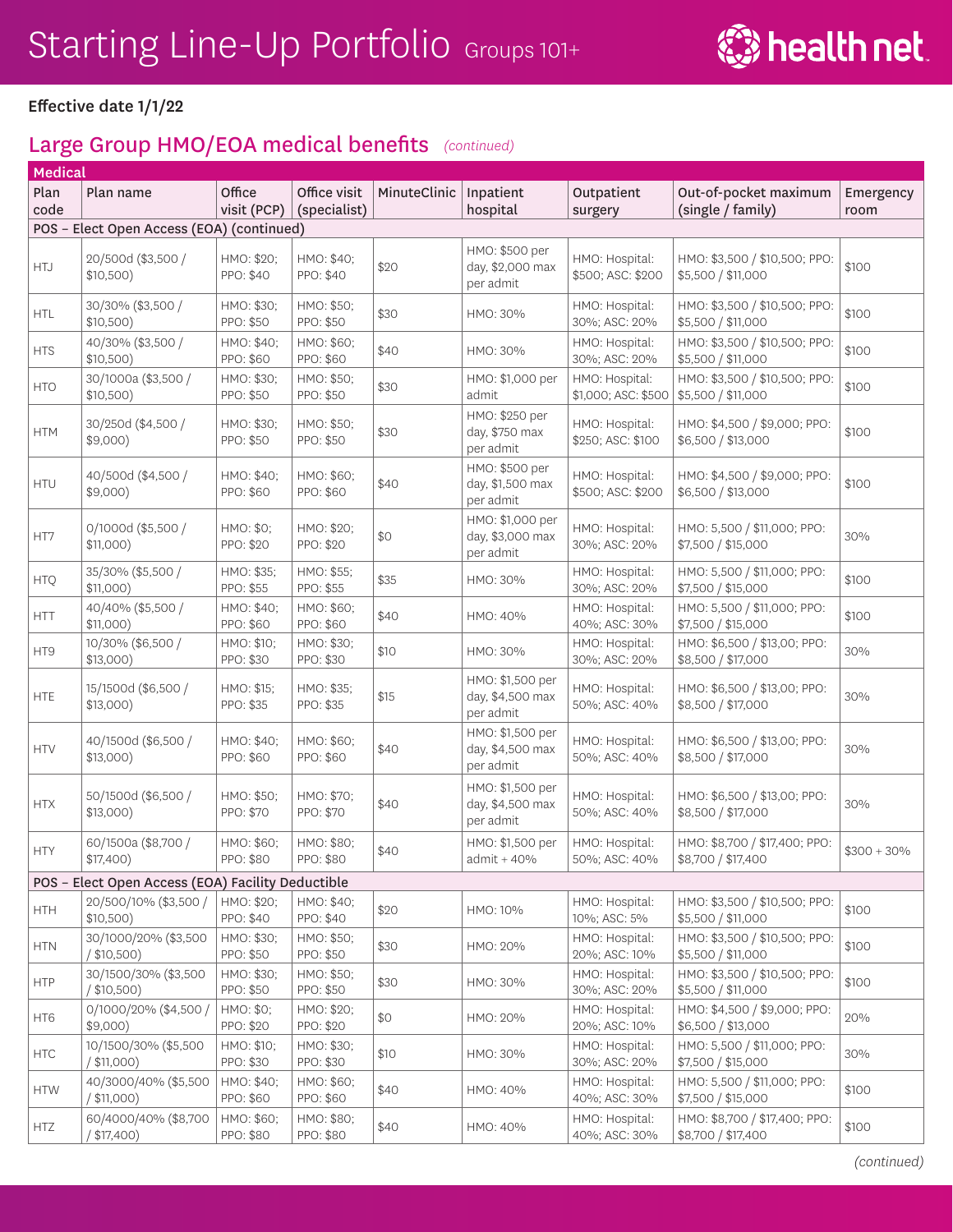

| Medical              |                                     |                         |                              |              |                                                   |                                       |                                                     |                   |
|----------------------|-------------------------------------|-------------------------|------------------------------|--------------|---------------------------------------------------|---------------------------------------|-----------------------------------------------------|-------------------|
| Plan<br>code         | Plan name                           | Office<br>visit (PCP)   | Office visit<br>(specialist) | MinuteClinic | Inpatient<br>hospital                             | Outpatient<br>surgery                 | Out-of-pocket maximum<br>(single / family)          | Emergency<br>room |
| <b>ExcelCare EOA</b> |                                     |                         |                              |              |                                                   |                                       |                                                     |                   |
| <b>HVY</b>           | 10/250a (\$1,500 /<br>$$3,000$ )    | HMO: \$10;<br>PPO: \$30 | HMO: \$30;<br>PPO: \$30      | \$10         | HMO: \$250 per<br>admit                           | HMO: Hospital:<br>\$250; ASC: \$100   | HMO: \$1,500 / \$3,000; PPO:<br>\$3,500 / \$7,000   | \$100             |
| <b>HWO</b>           | 15/250a (\$2,500 /<br>\$7,500)      | HMO: \$15;<br>PPO: \$35 | HMO: \$35;<br>PPO: \$35      | \$15         | HMO: \$250 per<br>admit                           | HMO: Hospital:<br>\$250; ASC: \$100   | HMO: \$2,500 / \$7,500; PPO:<br>\$4,500 / \$9,000   | \$100             |
| HW <sub>2</sub>      | 20/20% (\$2,500 /<br>\$7,500)       | HMO: \$20;<br>PPO: \$40 | HMO: \$40;<br>PPO: \$40      | \$20         | HMO: 20%                                          | HMO: Hospital:<br>\$250; ASC: \$100   | HMO: \$2,500 / \$7,500; PPO:<br>\$4,500 / \$9,000   | \$100             |
| HW3                  | 20/250a (\$2,500 /<br>\$7,500)      | HMO: \$20;<br>PPO: \$40 | HMO: \$40;<br>PPO: \$40      | \$20         | HMO: \$250 per<br>admit                           | HMO: Hospital:<br>\$250; ASC: \$100   | HMO: \$2,500 / \$7,500; PPO:<br>\$4,500 / \$9,000   | \$100             |
| HW6                  | 30/20% (\$2,500 /<br>\$7,500)       | HMO: \$30;<br>PPO: \$50 | HMO: \$50;<br>PPO: \$50      | \$30         | HMO: 20%                                          | HMO: Hospital:<br>20%; ASC: 10%       | HMO: \$2,500 / \$7,500; PPO:<br>\$4,500 / \$9,000   | \$100             |
| <b>HWE</b>           | 40/20% (\$2,500 /<br>\$7,500)       | HMO: \$40;<br>PPO: \$60 | HMO: \$60;<br>PPO: \$60      | \$40         | HMO: 20%                                          | HMO: Hospital:<br>20%; ASC: 10%       | HMO: \$2,500 / \$7,500; PPO:<br>\$4,500 / \$9,000   | \$100             |
| HW <sub>5</sub>      | 20/500a (\$3,500 /<br>\$10,500)     | HMO: \$20;<br>PPO: \$40 | HMO: \$40;<br>PPO: \$40      | \$20         | HMO: \$500 per<br>admit                           | HMO: Hospital:<br>\$500; ASC: \$200   | HMO: \$3,500 / \$10,500; PPO:<br>\$5,500 / \$11,000 | \$100             |
| HW7                  | 30/30% (\$3,500 /<br>\$10,500)      | HMO: \$30;<br>PPO: \$50 | HMO: \$50;<br>PPO: \$50      | \$30         | HMO: 30%                                          | HMO: Hospital:<br>30%; ASC: 20%       | HMO: \$3,500 / \$10,500; PPO:<br>\$5,500 / \$11,000 | \$100             |
| <b>HWB</b>           | 30/1000a (\$3,500 /<br>$$10,500$ )  | HMO: \$30;<br>PPO: \$50 | HMO: \$50;<br>PPO: \$50      | \$30         | HMO: \$1,000 per<br>admit                         | HMO: Hospital:<br>\$1,000; ASC: \$500 | HMO: \$3,500 / \$10,500; PPO:<br>\$5,500 / \$11,000 | \$100             |
| <b>HWF</b>           | 40/30% (\$3,500 /<br>\$10,500)      | HMO: \$40;<br>PPO: \$60 | HMO: \$60;<br>PPO: \$60      | \$40         | HMO: 30%                                          | HMO: Hospital:<br>30%; ASC: 20%       | HMO: \$3,500 / \$10,500; PPO:<br>\$5,500 / \$11,000 | \$100             |
| HW8                  | 30/250d (\$4,500 /<br>$$9,000$ )    | HMO: \$30;<br>PPO: \$50 | HMO: \$50;<br>PPO: \$50      | \$30         | HMO: \$250 per<br>day, \$750 max<br>per admit     | HMO: Hospital:<br>\$250; ASC: \$100   | HMO: \$4,500 / \$9,000; PPO:<br>\$6,500 / \$13,000  | \$100             |
| <b>HWH</b>           | 40/500d (\$4,500 /<br>$$9,000$ )    | HMO: \$40;<br>PPO: \$60 | HMO: \$60;<br>PPO: \$60      | \$40         | HMO: \$500 per<br>day, \$2,000 max<br>per admit   | HMO: Hospital:<br>\$500; ASC: \$200   | HMO: \$4,500 / \$9,000; PPO:<br>\$6,500 / \$13,000  | \$100             |
| <b>HVW</b>           | 0/1000d (\$5,500 /<br>$$11,000$ )   | HMO: \$0;<br>PPO: \$20  | HMO: \$20;<br>PPO: \$20      | \$0          | HMO: \$1,000 per<br>day, \$3,000 max<br>per admit | HMO: Hospital:<br>30%; ASC: 20%       | HMO: 5,500 / \$11,000; PPO:<br>\$7,500 / \$15,000   | 30%               |
| <b>HWD</b>           | 35/30% (\$5,500 /<br>$$11,000$ )    | HMO: \$35;<br>PPO: \$55 | HMO: \$55;<br>PPO: \$55      | \$35         | HMO: 30%                                          | HMO: Hospital:<br>30%; ASC: 20%       | HMO: 5,500 / \$11,000; PPO:<br>\$7,500 / \$15,000   | \$100             |
| <b>HWG</b>           | 40/40% (\$5,500 /<br>\$11,000)      | HMO: \$40;<br>PPO: \$60 | HMO: \$60;<br>PPO: \$60      | \$40         | HMO: 40%                                          | HMO: Hospital:<br>40%; ASC: 30%       | HMO: 5,500 / \$11,000; PPO:<br>\$7,500 / \$15,000   | \$100             |
| <b>HVZ</b>           | 10/1500/30% (\$5,500<br>/ \$11,000) | HMO: \$10;<br>PPO: \$30 | HMO: \$30;<br>PPO: \$30      | \$10         | HMO: 30%                                          | HMO: Hospital:<br>30%; ASC: 20%       | HMO: 5,500 / \$11,000; PPO:<br>\$7,500 / \$15,000   | 30%               |
| <b>HVX</b>           | 10/30% (\$6,500 /<br>$$13,000$ )    | HMO: \$10;<br>PPO: \$30 | HMO: \$30;<br>PPO: \$30      | \$10         | HMO: 30%                                          | HMO: Hospital:<br>30%; ASC: 20%       | HMO: \$6,500 / \$13,00; PPO:<br>\$8,500 / \$17,000  | 30%               |
| HW1                  | 15/1500d (\$6,500 /<br>$$13,000$ )  | HMO: \$15;<br>PPO: \$35 | HMO: \$35;<br>PPO: \$35      | \$15         | HMO: \$1,500 per<br>day, \$4,500 max<br>per admit | HMO: Hospital:<br>50%; ASC: 40%       | HMO: \$6,500 / \$13,00; PPO:<br>\$8,500 / \$17,000  | 30%               |
| <b>HWI</b>           | 40/1500d (\$6,500 /<br>$$13,000$ )  | HMO: \$40;<br>PPO: \$60 | HMO: \$60;<br>PPO: \$60      | \$40         | HMO: \$1,500 per<br>day, \$4,500 max<br>per admit | HMO: Hospital:<br>50%; ASC: 40%       | HMO: \$6,500 / \$13,00; PPO:<br>\$8,500 / \$17,000  | 30%               |
| <b>HWK</b>           | 50/1500d (\$6,500 /<br>$$13,000$ )  | HMO: \$50;<br>PPO: \$70 | HMO: \$70;<br>PPO: \$70      | \$40         | HMO: \$1,500 per<br>day, \$4,500 max<br>per admit | HMO: Hospital:<br>50%; ASC: 40%       | HMO: \$6,500 / \$13,00; PPO:<br>\$8,500 / \$17,000  | 30%               |
| <b>HWL</b>           | 60/1500a (\$8,700 /<br>\$17,400)    | HMO: \$60;<br>PPO: \$80 | HMO: \$80;<br>PPO: \$80      | \$40         | HMO: \$1,500 per<br>admit + 40%                   | HMO: Hospital:<br>50%; ASC: 40%       | HMO: \$8,700 / \$17,400; PPO:<br>\$8,700 / \$17,400 | $$300 + 30\%$     |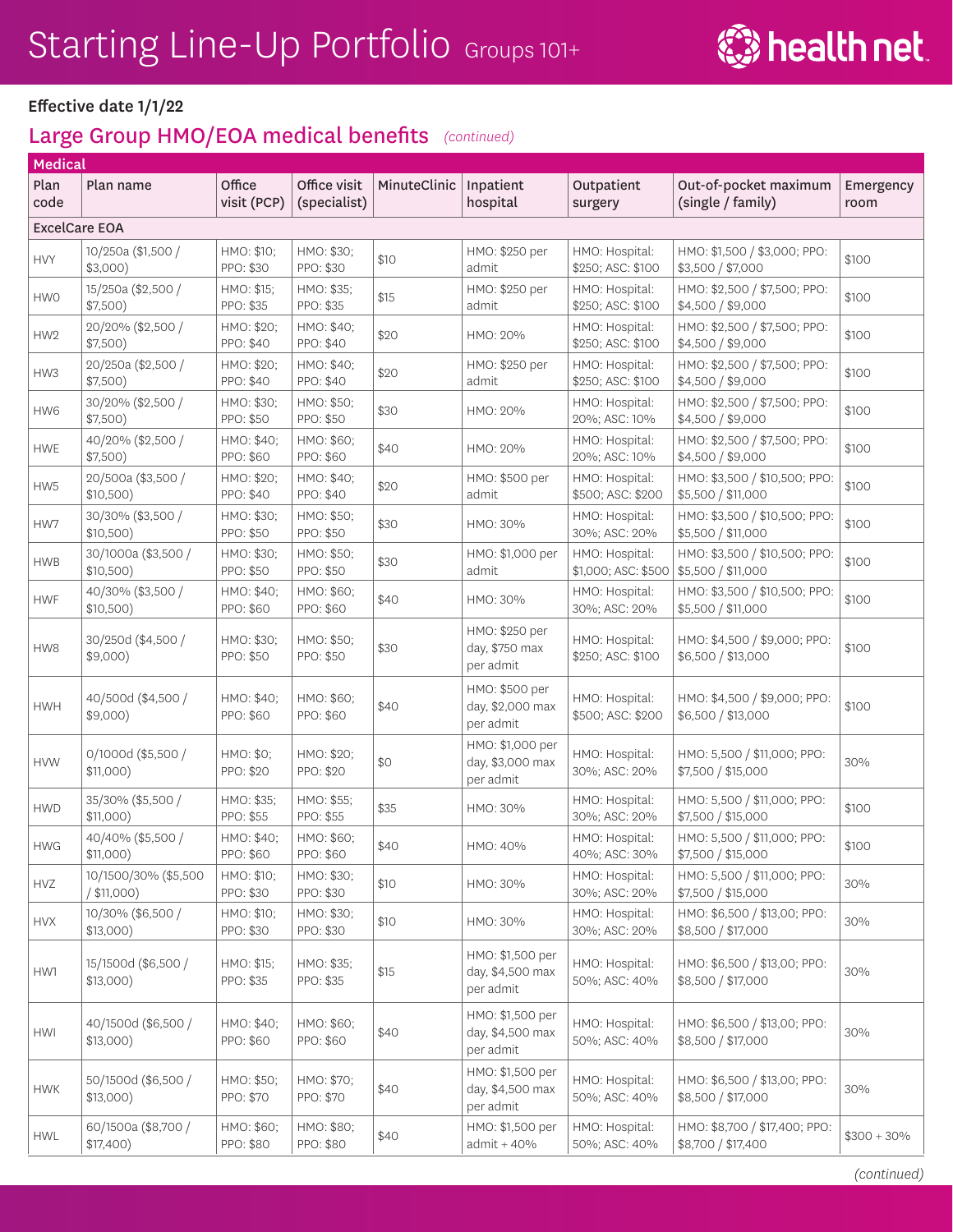

#### Large Group HMO/EOA medical benefits *(continued)*

| Medical      |                                       |                                |                              |              |                       |                                 |                                                     |                   |  |  |  |
|--------------|---------------------------------------|--------------------------------|------------------------------|--------------|-----------------------|---------------------------------|-----------------------------------------------------|-------------------|--|--|--|
| Plan<br>code | Plan name                             | Office<br>visit (PCP)          | Office visit<br>(specialist) | MinuteClinic | Inpatient<br>hospital | Outpatient<br>surgery           | Out-of-pocket maximum<br>(single / family)          | Emergency<br>room |  |  |  |
|              | ExcelCare EOA - Facility Deductible   |                                |                              |              |                       |                                 |                                                     |                   |  |  |  |
| HW4          | 20/500/10% (\$3,500 /<br>$$10,500$ )  | HMO: \$20;<br>PPO: \$40        | HMO: \$40;<br>PPO: \$40      | \$20         | HMO: 10%              | HMO: Hospital:<br>10%; ASC: 5%  | HMO: \$3,500 / \$10,500; PPO:<br>\$5,500 / \$11,000 | \$100             |  |  |  |
| HW9          | 30/1000/20% (\$3,500<br>(\$10,500)    | HMO: \$30;<br>PPO: \$50        | HMO: \$50;<br>PPO: \$50      | \$30         | HMO: 20%              | HMO: Hospital:<br>20%; ASC: 10% | HMO: \$3,500 / \$10,500; PPO:<br>\$5,500 / \$11,000 | \$100             |  |  |  |
| <b>HWC</b>   | 30/1500/30% (\$3,500<br>$($ \$10,500) | HMO: \$30:<br>PPO: \$50        | HMO: \$50;<br>PPO: \$50      | \$30         | HMO: 30%              | HMO: Hospital:<br>30%; ASC: 20% | HMO: \$3,500 / \$10,500; PPO:<br>\$5,500 / \$11,000 | \$100             |  |  |  |
| <b>HVV</b>   | 0/1000/20% (\$4,500 /<br>\$9,000      | HMO: \$0;<br>PPO: \$20         | HMO: \$20;<br>PPO: \$20      | \$0          | HMO: 20%              | HMO: Hospital:<br>20%; ASC: 10% | HMO: \$4,500 / \$9,000; PPO:<br>\$6,500 / \$13,000  | 20%               |  |  |  |
| <b>HWJ</b>   | 40/3000/40% (\$5,500<br>( \$11,000)   | HMO: \$40;<br>PPO: \$60        | HMO: \$60;<br>PPO: \$60      | \$40         | HMO: 40%              | HMO: Hospital:<br>40%; ASC: 30% | HMO: 5,500 / \$11,000; PPO:<br>\$7,500 / \$15,000   | \$100             |  |  |  |
| <b>HWM</b>   | 60/4000/40% (\$8,700<br>$($ \$17,400) | HMO: \$60;<br><b>PPO: \$80</b> | HMO: \$80;<br>PPO: \$80      | \$40         | HMO: 40%              | HMO: Hospital:<br>40%; ASC: 30% | HMO: \$8,700 / \$17,400; PPO:<br>\$8,700 / \$17,400 | \$100             |  |  |  |

### Large Group PPO medical benefits

| <b>Medical</b>   |                                        |                       |                              |              |                       |                            |                                            |                   |
|------------------|----------------------------------------|-----------------------|------------------------------|--------------|-----------------------|----------------------------|--------------------------------------------|-------------------|
| Plan<br>code     | Plan name                              | Office<br>visit (PCP) | Office visit<br>(specialist) | MinuteClinic | Inpatient<br>hospital | Outpatient<br>surgery      | Out-of-pocket maximum<br>(single / family) | Emergency<br>room |
| PPO <sup>2</sup> |                                        |                       |                              |              |                       |                            |                                            |                   |
| <b>HWP</b>       | 10/0/10%<br>(\$2,000/<br>$$6,000$ )    | \$10                  | \$30                         | N/A          | 10%                   | Hospital: 10%;<br>ASC: 5%  | \$2,000 / \$6,000                          | $$100 + 10\%$     |
| <b>HWQ</b>       | 10/0/10%<br>(\$3,000/<br>\$9,000)      | \$10                  | \$30                         | N/A          | 10%                   | Hospital: 10%;<br>ASC: 5%  | \$3,000 / \$9,000                          | $$100 + 10\%$     |
| <b>HWR</b>       | 10/250/10%<br>(\$3,000/<br>$$9,000$ )  | \$10                  | \$30                         | N/A          | 10%                   | Hospital: 10%;<br>ASC: 5%  | \$3,000 / \$9,000                          | $$100 + 10\%$     |
| <b>HWU</b>       | 15/250/10%<br>(\$3,000/<br>\$9,000)    | \$15                  | \$35                         | N/A          | 10%                   | Hospital: 10%;<br>ASC: 5%  | \$3,000 / \$9,000                          | $$100 + 10\%$     |
| <b>HWV</b>       | 15/500/10%<br>(\$3,000/<br>\$9,000)    | \$15                  | \$35                         | N/A          | 10%                   | Hospital: 10%;<br>ASC: 5%  | \$3,000 / \$9,000                          | $$100 + 10\%$     |
| <b>HWY</b>       | 20/250/10%<br>(\$3,000/<br>$$9,000$ )  | \$20                  | \$40                         | N/A          | 10%                   | Hospital: 10%;<br>ASC: 5%  | \$3,000 / \$9,000                          | $$100 + 10\%$     |
| HX1              | 30/500/10%<br>(\$3,000/<br>$$9,000$ )  | \$30                  | \$50                         | N/A          | 10%                   | Hospital: 10%;<br>ASC: 5%  | \$3,000 / \$9,000                          | $$100 + 10\%$     |
| HX4              | 30/1000/20%<br>(\$3,000/<br>$$9,000$ ) | \$30                  | \$50                         | N/A          | 20%                   | Hospital: 20%;<br>ASC: 10% | \$3,000 / \$9,000                          | $$100 + 20\%$     |
| <b>HWS</b>       | 10/250/20%<br>(\$4,000/<br>\$12,000)   | \$10                  | \$30                         | N/A          | 20%                   | Hospital: 20%;<br>ASC: 10% | \$4,000 / \$12,000                         | $$100 + 20\%$     |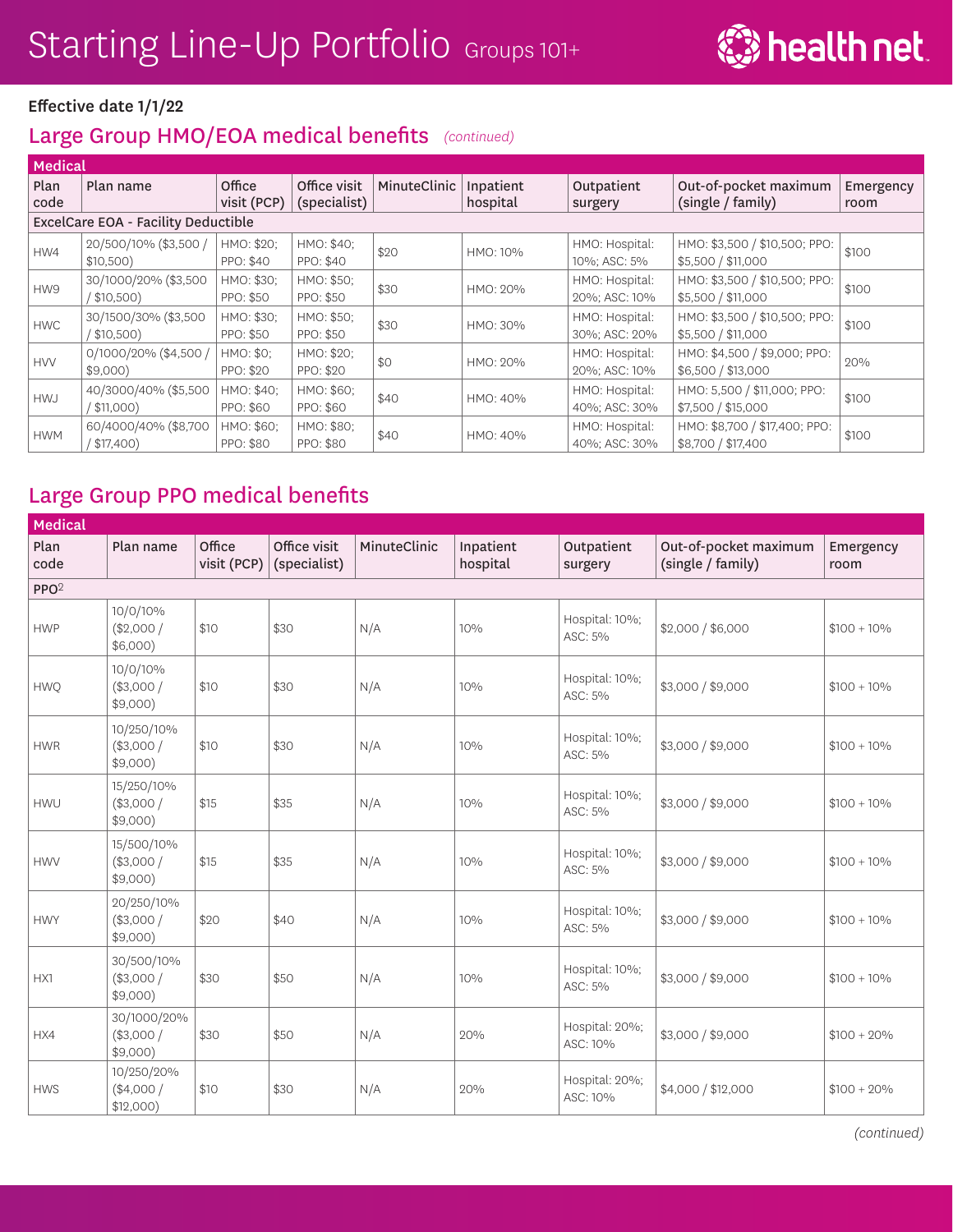

#### Effective date 1/1/22

#### Large Group PPO medical benefits *(continued)*

| <b>Medical</b>               |                                          |                                                 |                              |              |                       |                            |                                            |                   |
|------------------------------|------------------------------------------|-------------------------------------------------|------------------------------|--------------|-----------------------|----------------------------|--------------------------------------------|-------------------|
| Plan<br>code                 | Plan name                                | Office<br>visit (PCP)                           | Office visit<br>(specialist) | MinuteClinic | Inpatient<br>hospital | Outpatient<br>surgery      | Out-of-pocket maximum<br>(single / family) | Emergency<br>room |
| PPO <sup>2</sup> (continued) |                                          |                                                 |                              |              |                       |                            |                                            |                   |
| <b>HWW</b>                   | 15/500/20%<br>$(*4,000/$<br>\$12,000)    | \$15                                            | \$35                         | N/A          | 20%                   | Hospital: 20%;<br>ASC: 10% | \$4,000 / \$12,000                         | $$100 + 20\%$     |
| <b>HWZ</b>                   | 20/250/20%<br>(\$4,000/<br>\$12,000)     | \$20                                            | \$40                         | N/A          | 20%                   | Hospital: 20%;<br>ASC: 10% | \$4,000 / \$12,000                         | $$100 + 20\%$     |
| <b>HXO</b>                   | 20/500/20%<br>$(*4,000/$<br>\$12,000)    | \$20                                            | \$40                         | N/A          | 20%                   | Hospital: 20%;<br>ASC: 10% | \$4,000 / \$12,000                         | $$100 + 20\%$     |
| HX <sub>2</sub>              | 30/500/20%<br>$(*4,000/$<br>\$12,000)    | \$30                                            | \$50                         | N/A          | 20%                   | Hospital: 20%;<br>ASC: 10% | \$4,000 / \$12,000                         | $$100 + 20\%$     |
| HX3                          | 30/500/30%<br>$(*4,000/$<br>\$12,000)    | \$30                                            | \$50                         | N/A          | 30%                   | Hospital: 30%;<br>ASC: 20% | \$4,000 / \$12,000                         | $$100 + 30\%$     |
| HX5                          | 30/1000/20%<br>(\$4,000/<br>\$12,000)    | \$30                                            | \$50                         | N/A          | 20%                   | Hospital: 20%;<br>ASC: 10% | \$4,000 / \$12,000                         | $$100 + 20\%$     |
| <b>HWO</b>                   | 0/1000/20%<br>$(*5,000/$<br>$$10,000$ )  | \$0                                             | \$20                         | N/A          | 20%                   | Hospital: 20%;<br>ASC: 10% | \$5,000 / \$10,000                         | 20%               |
| HX6                          | 30/2000/30%<br>$(*5,000/$<br>$$10,000$ ) | \$30                                            | \$50                         | N/A          | 30%                   | Hospital: 30%;<br>ASC: 20% | \$5,000 / \$10,000                         | $$100 + 30\%$     |
| HX7                          | 30/3000/30%<br>(\$5,000/<br>$$10,000$ )  | \$30                                            | \$50                         | N/A          | 30%                   | Hospital: 30%;<br>ASC: 20% | \$5,000 / \$10,000                         | $$100 + 30\%$     |
| <b>HWT</b>                   | 10/1500/30%<br>(\$6,000/<br>\$12,000)    | \$10                                            | \$30                         | N/A          | 30%                   | Hospital: 30%;<br>ASC: 20% | \$6,000 / \$12,000                         | 30%               |
| HX9                          | 30/4000/30%<br>(\$6,000/<br>\$12,000)    | \$30                                            | \$50                         | N/A          | 30%                   | Hospital: 30%;<br>ASC: 20% | \$6,000 / \$12,000                         | $$100 + 30\%$     |
| HX8                          | 30/3000/30%<br>(\$6,000/<br>\$12,000)    | \$30                                            | \$50                         | N/A          | 30%                   | Hospital: 30%;<br>ASC: 20% | \$6,000 / \$12,000                         | $$100 + 30\%$     |
| <b>HWX</b>                   | 15/3000/30%<br>(\$7,000/<br>\$14,000)    | \$15                                            | \$35                         | N/A          | 30%                   | Hospital: 30%;<br>ASC: 20% | \$7,000 / \$14,000                         | 30%               |
| <b>HXD</b>                   | 40/5000/30%<br>$(*7,000/$<br>\$14,000)   | Visits $1 - 3 =$<br>\$40 / Visits<br>$4+ = $40$ | \$60                         | N/A          | 30%                   | Hospital: 30%;<br>ASC: 20% | \$7,000 / \$14,000                         | $$100 + 30\%$     |
| <b>HXB</b>                   | 30/4000/30%<br>$(*7,000/$<br>\$14,000)   | \$30                                            | \$50                         | N/A          | 30%                   | Hospital: 30%;<br>ASC: 20% | \$7,000 / \$14,000                         | $$100 + 30\%$     |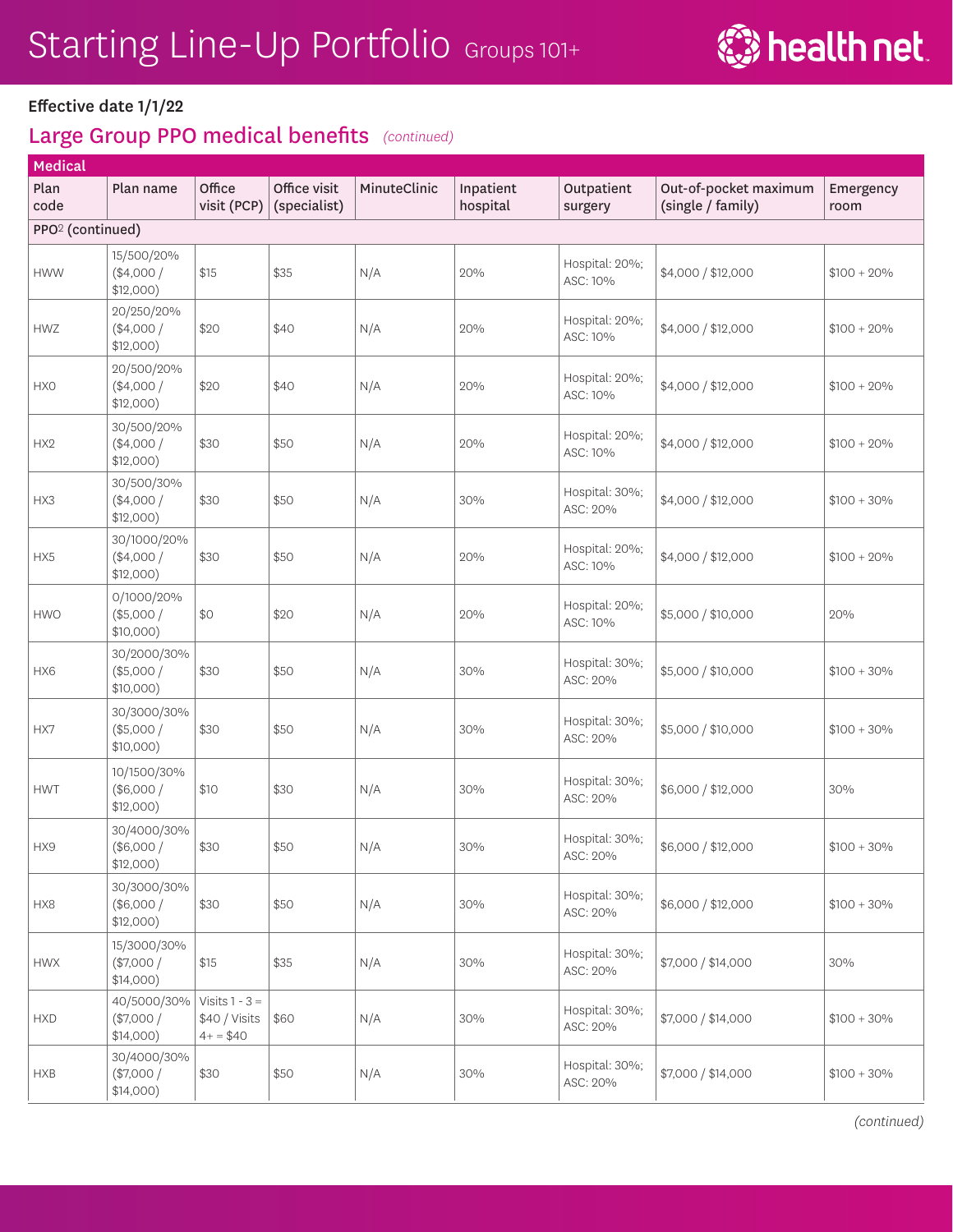

#### Effective date 1/1/22

| <b>Medical</b>               |                                        |                                                  |                              |              |                       |                            |                                            |                   |
|------------------------------|----------------------------------------|--------------------------------------------------|------------------------------|--------------|-----------------------|----------------------------|--------------------------------------------|-------------------|
| Plan<br>code                 | Plan name                              | Office<br>visit (PCP)                            | Office visit<br>(specialist) | MinuteClinic | Inpatient<br>hospital | Outpatient<br>surgery      | Out-of-pocket maximum<br>(single / family) | Emergency<br>room |
| PPO <sup>2</sup> (continued) |                                        |                                                  |                              |              |                       |                            |                                            |                   |
| <b>HXC</b>                   | 40/3500/30%<br>$(*7,000/$<br>\$14,000) | \$40                                             | \$60                         | N/A          | 30%                   | Hospital: 30%;<br>ASC: 20% | \$7,000 / \$14,000                         | $$100 + 30\%$     |
| <b>HXE</b>                   | 60/5000/30%<br>(\$8,700/<br>\$17,400)  | Visits $1 - 3 =$<br>\$60 / Visits<br>$4+$ = \$60 | \$80                         | N/A          | 30%                   | Hospital: 30%;<br>ASC: 20% | \$8,700 / \$17,400                         | $$100 + 30\%$     |
| PPO HSA                      |                                        |                                                  |                              |              |                       |                            |                                            |                   |
| <b>HXP</b>                   | 2000/0% I<br>(\$2,000)                 | $O\%$                                            | $O\%$                        | N/A          | $O\%$                 | Hospital: 0%;<br>ASC: 0%   | \$2,000 / N/A                              | $O\%$             |
| <b>HXN</b>                   | 2800/0%<br>$F$ (\$2,800 /<br>\$5,600)  | $0\%$                                            | $O\%$                        | N/A          | $O\%$                 | Hospital: 0%;<br>ASC: 0%   | \$2,800 / \$5,600                          | $0\%$             |
| <b>HXQ</b>                   | 1500/30%  <br>(\$3,000)                | 30%                                              | 30%                          | N/A          | 30%                   | Hospital: 30%;<br>ASC: 20% | \$3,000 / N/A                              | 30%               |
| <b>HXO</b>                   | 2800/30%<br>$F$ (\$3,000 /<br>\$6,000) | 30%                                              | 30%                          | N/A          | 30%                   | Hospital: 30%;<br>ASC: 20% | \$3,000 / \$6,000                          | 30%               |
| <b>HXF</b>                   | 2800/0%<br>(\$2,800/<br>\$5,600)       | $0\%$                                            | $0\%$                        | N/A          | $O\%$                 | Hospital: 0%;<br>ASC: 0%   | \$2,800 / \$5,600                          | $0\%$             |
| <b>HXK</b>                   | 2800/30%<br>(\$3,000/<br>\$6,000)      | 30%                                              | 30%                          | N/A          | 30%                   | Hospital: 30%;<br>ASC: 20% | \$3,000 / \$6,000                          | 30%               |
| <b>HXG</b>                   | 3000/0%<br>(\$3,000/<br>\$6,000)       | $0\%$                                            | $O\%$                        | N/A          | $\rm O \%$            | Hospital: 0%;<br>ASC: 0%   | \$3,000 / \$6,000                          | $0\%$             |
| HXI                          | 3000/20%<br>$(*4,000/$<br>\$8,000)     | 20%                                              | 20%                          | N/A          | 20%                   | Hospital: 20%;<br>ASC: 10% | \$4,000 / \$8,000                          | 20%               |
| <b>HXH</b>                   | 4000/0%<br>(\$4,000/<br>$$8,000$ )     | $0\%$                                            | $0\%$                        | N/A          | $0\%$                 | Hospital: 0%;<br>ASC: 0%   | \$5,000 / \$10,000                         | $0\%$             |
| ${\sf HXL}$                  | 2800/30%<br>(\$5,000/<br>$$10,000$ )   | 30%                                              | 30%                          | N/A          | 30%                   | Hospital: 30%;<br>ASC: 20% | \$5,000 / \$10,000                         | 30%               |
| <b>HXM</b>                   | 3000/30%<br>(\$5,000/<br>$$10,000$ )   | 30%                                              | 30%                          | N/A          | 30%                   | Hospital: 30%;<br>ASC: 20% | \$5,000 / \$10,000                         | 30%               |
| <b>HXJ</b>                   | 5000/20%<br>(\$6,000/<br>\$12,000)     | 20%                                              | 20%                          | N/A          | 20%                   | Hospital: 20%;<br>ASC: 10% | \$6,000 / \$12,000                         | 20%               |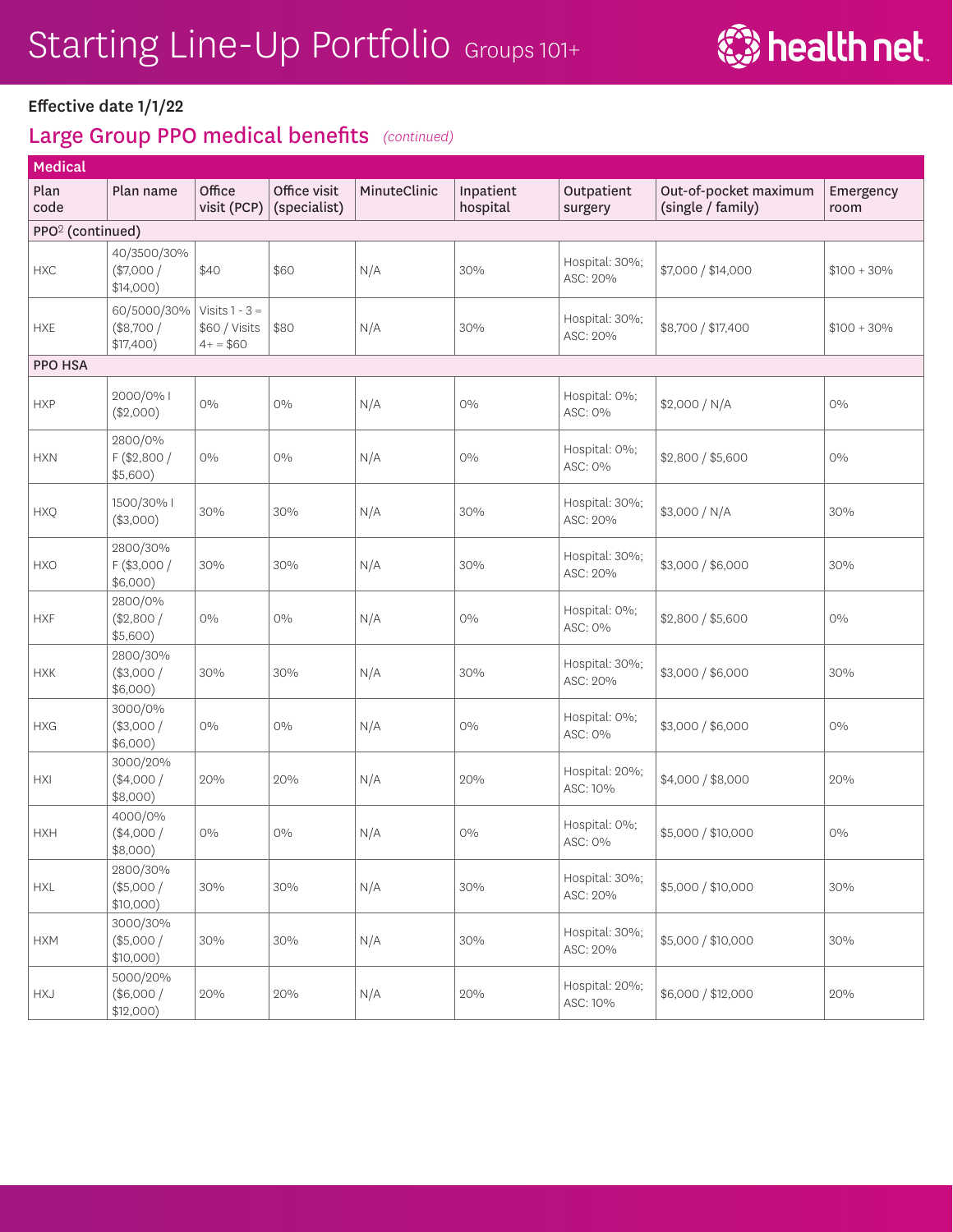

## Large Group HMO/EOA pharmacy benefits

| <b>Pharmacy brand</b><br>deductible | Deductible type<br>(brand only, none) | Retail<br>tier 1 | Retail<br>tier <sub>2</sub> | Retail<br>tier <sub>3</sub> | <b>Associated</b><br>medical plan                    |  |  |
|-------------------------------------|---------------------------------------|------------------|-----------------------------|-----------------------------|------------------------------------------------------|--|--|
| SmartCare HMO Rx choices            |                                       |                  |                             |                             |                                                      |  |  |
| \$0                                 | None                                  | \$5              | \$25                        | \$45                        |                                                      |  |  |
| \$0                                 | None                                  | \$10             | \$30                        | \$50                        |                                                      |  |  |
| \$100                               | <b>Brand</b>                          | \$10             | \$30                        | \$50                        |                                                      |  |  |
| \$100                               | <b>Brand</b>                          |                  | \$35                        | \$55                        | Pairable with any SLU SmartCare HMO medical plan     |  |  |
| \$300                               | <b>Brand</b>                          | \$15             | \$40                        | \$60                        |                                                      |  |  |
| Salud HMO y Más Rx choices          |                                       |                  |                             |                             |                                                      |  |  |
| \$0                                 | None                                  | \$5              | \$25                        | \$45                        |                                                      |  |  |
| \$0                                 | None                                  | \$10             | \$30                        | \$50                        | Pairable with any SLU Salud HMO y Más medical plan   |  |  |
| \$100                               | <b>Brand</b>                          | \$15             | \$35                        | \$55                        |                                                      |  |  |
| \$300                               | <b>Brand</b>                          | \$15             | \$40                        | \$60                        |                                                      |  |  |
| <b>EOA Rx choices</b>               |                                       |                  |                             |                             |                                                      |  |  |
| \$0                                 | None                                  | \$5              | \$25                        | \$45                        |                                                      |  |  |
| \$0                                 | None                                  | \$10             | \$30                        | \$50                        |                                                      |  |  |
| \$0                                 | None                                  | \$15             | \$35                        | \$55                        |                                                      |  |  |
| \$100                               | <b>Brand</b>                          | \$10             | \$30                        | \$50                        | Pairable with any SLU EOA/ExcelCare EOA medical plan |  |  |
| \$100                               | <b>Brand</b>                          | \$15             | \$35                        | \$55                        |                                                      |  |  |
| \$300                               | <b>Brand</b>                          | \$15             | \$40                        | \$60                        |                                                      |  |  |
| <b>HMO Rx choices</b>               |                                       |                  |                             |                             |                                                      |  |  |
| \$0                                 | None                                  | \$5              | \$25                        | \$45                        |                                                      |  |  |
| \$0                                 | None                                  | \$10             | \$30                        | \$50                        |                                                      |  |  |
| \$0                                 | None                                  | \$15             | \$35                        | \$55                        |                                                      |  |  |
| \$100                               | <b>Brand</b>                          | \$10             | \$30                        | \$50                        | Pairable with any SLU HMO/ExcelCare HMO medical plan |  |  |
| \$100                               | <b>Brand</b>                          | \$15             | \$35                        | \$55                        |                                                      |  |  |
| \$300                               | <b>Brand</b>                          | \$15             | \$40                        | \$60                        |                                                      |  |  |

### Large Group PPO pharmacy benefits

| <b>Pharmacy brand</b><br>deductible | Deductible type<br>(brand only, none) | Retail<br>tier 1 | Retail<br>tier 2 | Retail<br>tier 3 | <b>Associated</b><br>medical plan      |  |
|-------------------------------------|---------------------------------------|------------------|------------------|------------------|----------------------------------------|--|
| <b>PPO Rx choices</b>               |                                       |                  |                  |                  |                                        |  |
| $\frac{1}{2}$                       | None                                  | \$5              | \$25             | \$45             |                                        |  |
| $ $ \$0                             | None                                  | \$10             | \$30             | \$50             |                                        |  |
| $ $ \$0                             | None                                  | \$15             | \$35             | \$55             |                                        |  |
| \$100                               | Brand                                 | \$10             | \$30             | \$50             | Pairable with any SLU PPO medical plan |  |
| \$100                               | Brand                                 | \$15             | \$35             | \$55             |                                        |  |
| \$300                               | Brand                                 | \$15             | \$40             | \$60             |                                        |  |